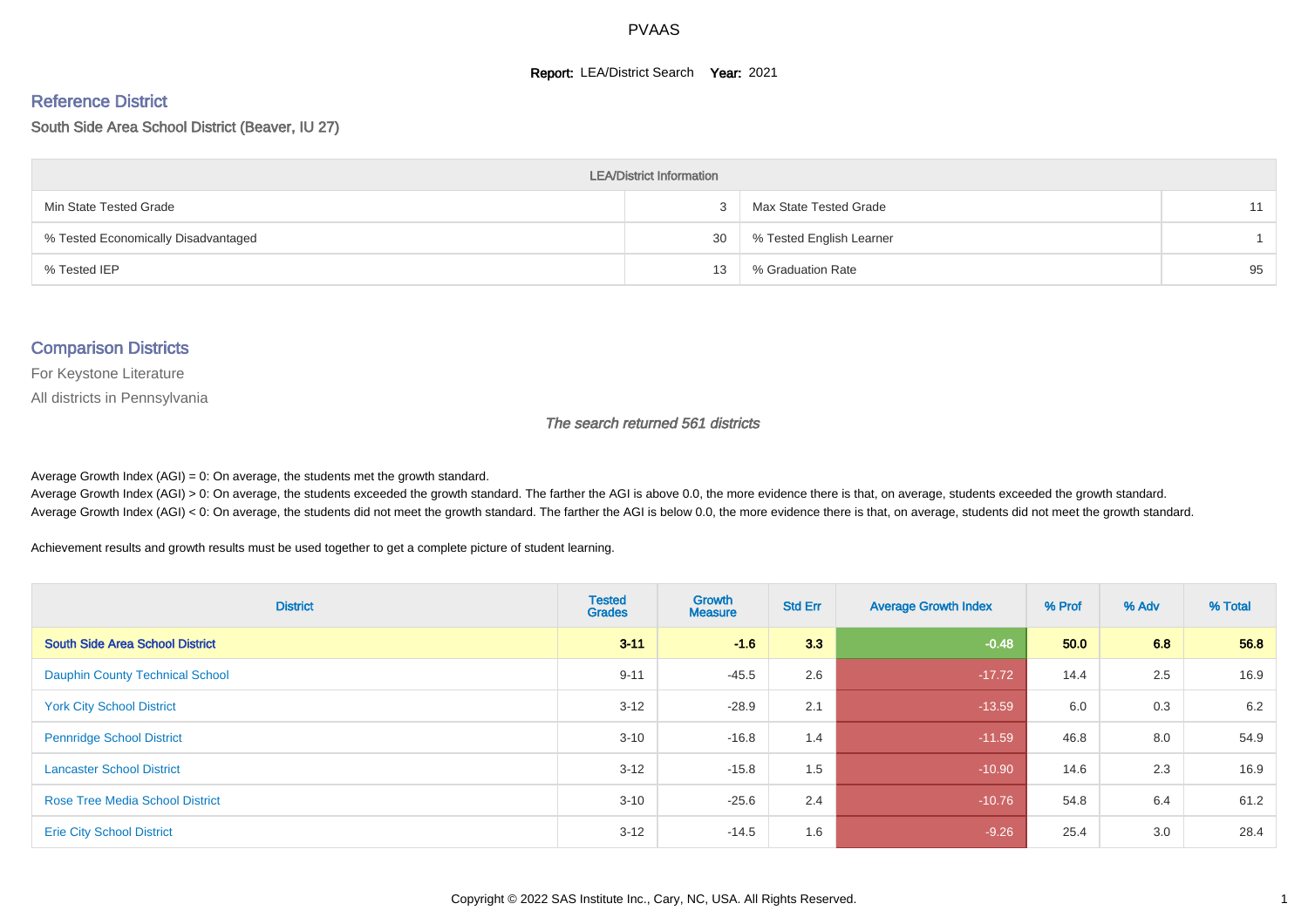| <b>District</b>                              | <b>Tested</b><br><b>Grades</b> | Growth<br><b>Measure</b> | <b>Std Err</b> | <b>Average Growth Index</b> | % Prof | % Adv | % Total |
|----------------------------------------------|--------------------------------|--------------------------|----------------|-----------------------------|--------|-------|---------|
| <b>South Side Area School District</b>       | $3 - 11$                       | $-1.6$                   | 3.3            | $-0.48$                     | 50.0   | 6.8   | 56.8    |
| <b>Shikellamy School District</b>            | $3 - 10$                       | $-22.3$                  | 2.5            | $-8.92$                     | 33.3   | 6.1   | 39.5    |
| <b>West Side CTC</b>                         | $9 - 10$                       | $-37.4$                  | 4.3            | $-8.64$                     | 8.8    | 0.0   | 8.8     |
| Norristown Area School District              | $3 - 12$                       | $-12.8$                  | 1.6            | $-7.98$                     | 23.5   | 2.3   | 25.7    |
| <b>Owen J Roberts School District</b>        | $3 - 11$                       | $-12.3$                  | 1.6            | $-7.61$                     | 57.0   | 11.9  | 69.0    |
| Hatboro-Horsham School District              | $3 - 11$                       | $-12.8$                  | 1.7            | $-7.47$                     | 45.6   | 7.2   | 52.8    |
| Philipsburg-Osceola Area School District     | $3 - 11$                       | $-24.8$                  | 3.3            | $-7.43$                     | 19.7   | 2.6   | 22.4    |
| <b>Chambersburg Area School District</b>     | $3 - 11$                       | $-9.5$                   | 1.3            | $-7.20$                     | 42.7   | 8.6   | 51.4    |
| <b>Northwestern School District</b>          | $3 - 11$                       | $-24.9$                  | 3.5            | $-7.13$                     | 42.6   | 2.9   | 45.6    |
| <b>Bristol Township School District</b>      | $3 - 11$                       | $-13.9$                  | 2.0            | $-7.05$                     | 31.0   | 3.7   | 34.7    |
| <b>Curwensville Area School District</b>     | $3 - 11$                       | $-27.9$                  | 4.1            | $-6.72$                     | 42.5   | 4.1   | 46.6    |
| Mifflinburg Area School District             | $3 - 11$                       | $-15.8$                  | 2.5            | $-6.30$                     | 42.4   | 4.0   | 46.4    |
| Lackawanna Trail School District             | $3 - 10$                       | $-21.7$                  | 3.5            | $-6.20$                     | 38.5   | 1.5   | 40.0    |
| <b>Lawrence County CTC</b>                   | $10 - 11$                      | $-21.7$                  | 3.6            | $-6.05$                     | 19.8   | 0.0   | 19.8    |
| <b>Ringgold School District</b>              | $3 - 11$                       | $-14.7$                  | 2.4            | $-6.04$                     | 41.5   | 7.9   | 49.4    |
| <b>Abington School District</b>              | $3 - 10$                       | $-11.5$                  | 1.9            | $-6.00$                     | 56.2   | 11.6  | 67.8    |
| <b>Springfield Township School District</b>  | $3 - 11$                       | $-18.9$                  | 3.2            | $-5.88$                     | 62.6   | 3.6   | 66.3    |
| <b>Solanco School District</b>               | $3 - 11$                       | $-11.0$                  | 2.0            | $-5.55$                     | 41.6   | 4.5   | 46.1    |
| <b>Exeter Township School District</b>       | $3 - 11$                       | $-10.4$                  | 1.9            | $-5.44$                     | 50.6   | 2.7   | 53.3    |
| <b>Southern Fulton School District</b>       | $3 - 11$                       | $-23.7$                  | 4.4            | $-5.37$                     | 34.2   | 10.5  | 44.7    |
| <b>Mastery Charter School - Gratz Campus</b> | $7 - 10$                       | $-23.9$                  | 4.5            | $-5.29$                     | 2.9    | 0.0   | 2.9     |
| <b>Plum Borough School District</b>          | $3 - 11$                       | $-11.3$                  | 2.2            | $-5.19$                     | 51.1   | 9.0   | 60.1    |
| <b>Titusville Area School District</b>       | $3 - 11$                       | $-13.2$                  | 2.6            | $-4.99$                     | 43.2   | 4.8   | 48.0    |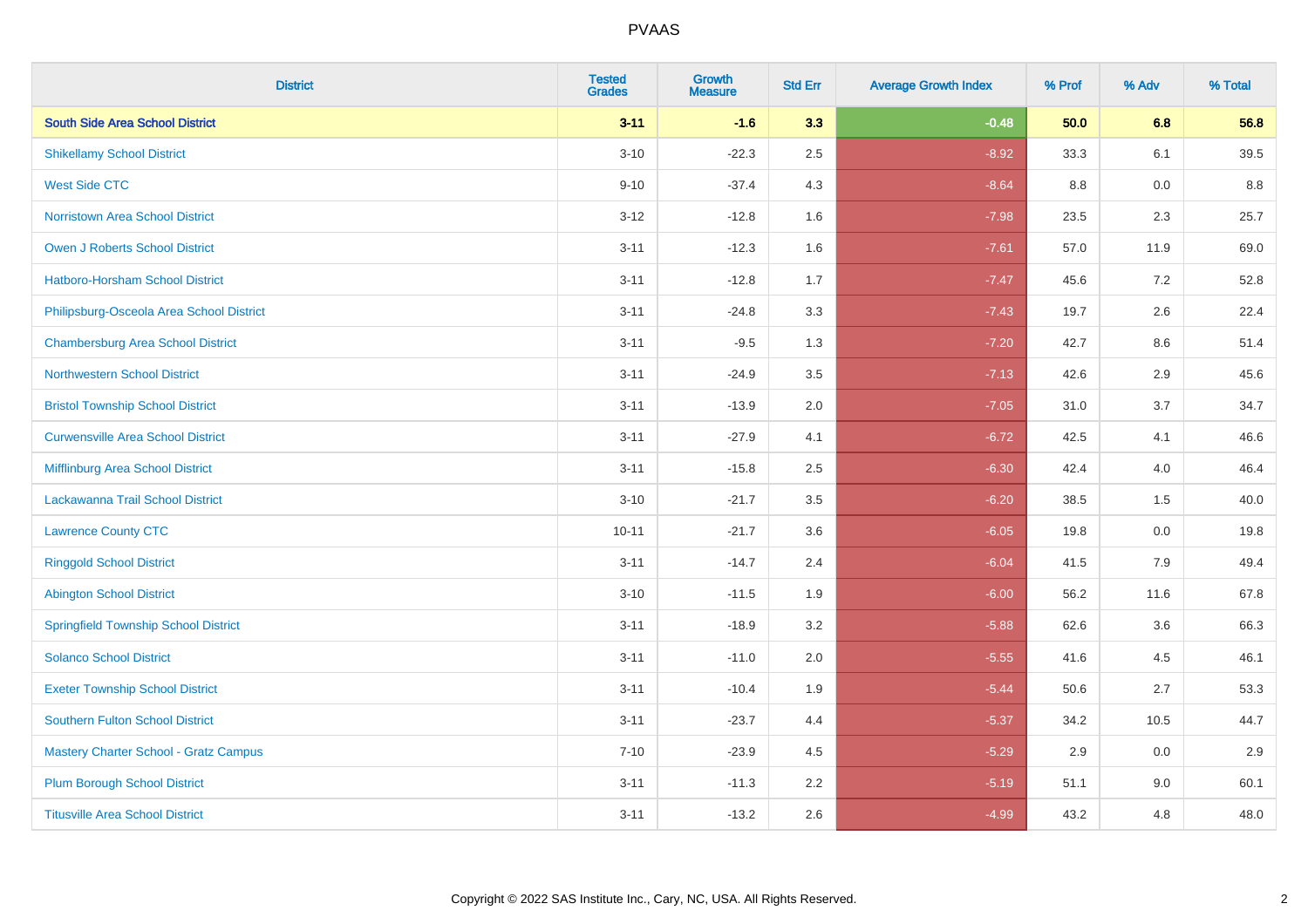| <b>District</b>                                | <b>Tested</b><br><b>Grades</b> | Growth<br><b>Measure</b> | <b>Std Err</b> | <b>Average Growth Index</b> | % Prof | % Adv   | % Total  |
|------------------------------------------------|--------------------------------|--------------------------|----------------|-----------------------------|--------|---------|----------|
| <b>South Side Area School District</b>         | $3 - 11$                       | $-1.6$                   | 3.3            | $-0.48$                     | 50.0   | 6.8     | 56.8     |
| Southern Columbia Area School District         | $3 - 11$                       | $-14.6$                  | 3.0            | $-4.92$                     | 55.0   | 4.0     | 59.0     |
| Schuylkill Haven Area School District          | $3 - 11$                       | $-15.3$                  | 3.1            | $-4.87$                     | 49.7   | 2.4     | 52.1     |
| <b>Bucks County Technical High School</b>      | $9 - 10$                       | $-12.0$                  | 2.5            | $-4.84$                     | 35.9   | $3.2\,$ | 39.2     |
| <b>Tacony Academy Charter School</b>           | $3 - 11$                       | $-14.7$                  | 3.0            | $-4.82$                     | 22.4   | 1.8     | 24.1     |
| <b>Tulpehocken Area School District</b>        | $3-12$                         | $-13.7$                  | 2.8            | $-4.81$                     | 36.7   | 2.8     | 39.4     |
| <b>Frazier School District</b>                 | $3 - 11$                       | $-17.2$                  | 3.7            | $-4.70$                     | 37.1   | 1.6     | 38.7     |
| <b>Riverside Beaver County School District</b> | $3 - 11$                       | $-14.0$                  | 3.0            | $-4.64$                     | 49.4   | 8.8     | 58.2     |
| <b>Penns Manor Area School District</b>        | $3 - 12$                       | $-17.0$                  | 3.7            | $-4.52$                     | 29.7   | 3.1     | 32.8     |
| <b>Annville-Cleona School District</b>         | $3 - 12$                       | $-12.1$                  | 2.7            | $-4.46$                     | 34.9   | $7.8\,$ | 42.6     |
| Lampeter-Strasburg School District             | $3-12$                         | $-8.6$                   | 2.0            | $-4.33$                     | 55.1   | 9.8     | 64.8     |
| <b>Butler Area School District</b>             | $3 - 11$                       | $-6.5$                   | 1.5            | $-4.26$                     | 42.5   | 9.4     | 51.9     |
| Southern Tioga School District                 | $3 - 11$                       | $-11.5$                  | 2.7            | $-4.25$                     | 47.8   | 6.4     | 54.3     |
| <b>South Park School District</b>              | $3 - 11$                       | $-11.3$                  | 2.7            | $-4.23$                     | 53.5   | 13.7    | 67.3     |
| <b>West Mifflin Area School District</b>       | $3 - 12$                       | $-12.3$                  | 2.9            | $-4.22$                     | 39.7   | 10.3    | $50.0\,$ |
| Columbia-Montour AVTS                          | $9 - 10$                       | $-12.5$                  | 3.0            | $-4.16$                     | 22.3   | 0.6     | 22.9     |
| Jefferson County-Dubois AVTS                   | $9 - 11$                       | $-16.2$                  | 3.9            | $-4.16$                     | 23.0   | 0.0     | 23.0     |
| <b>Wellsboro Area School District</b>          | $3 - 11$                       | $-12.4$                  | 3.0            | $-4.11$                     | 49.2   | 11.9    | 61.1     |
| <b>Avonworth School District</b>               | $3 - 10$                       | $-12.6$                  | 3.1            | $-4.01$                     | 59.8   | 4.6     | 64.4     |
| <b>Big Spring School District</b>              | $3 - 11$                       | $-9.8$                   | 2.4            | $-4.00$                     | 38.6   | 8.9     | 47.5     |
| Catasauqua Area School District                | $3 - 12$                       | $-12.1$                  | 3.0            | $-4.00$                     | 36.8   | 7.6     | 44.3     |
| Southern Huntingdon County School District     | $3 - 11$                       | $-12.9$                  | 3.2            | $-3.98$                     | 32.5   | 2.5     | 35.0     |
| <b>Minersville Area School District</b>        | $3 - 11$                       | $-14.4$                  | 3.7            | $-3.90$                     | 39.3   | 3.3     | 42.6     |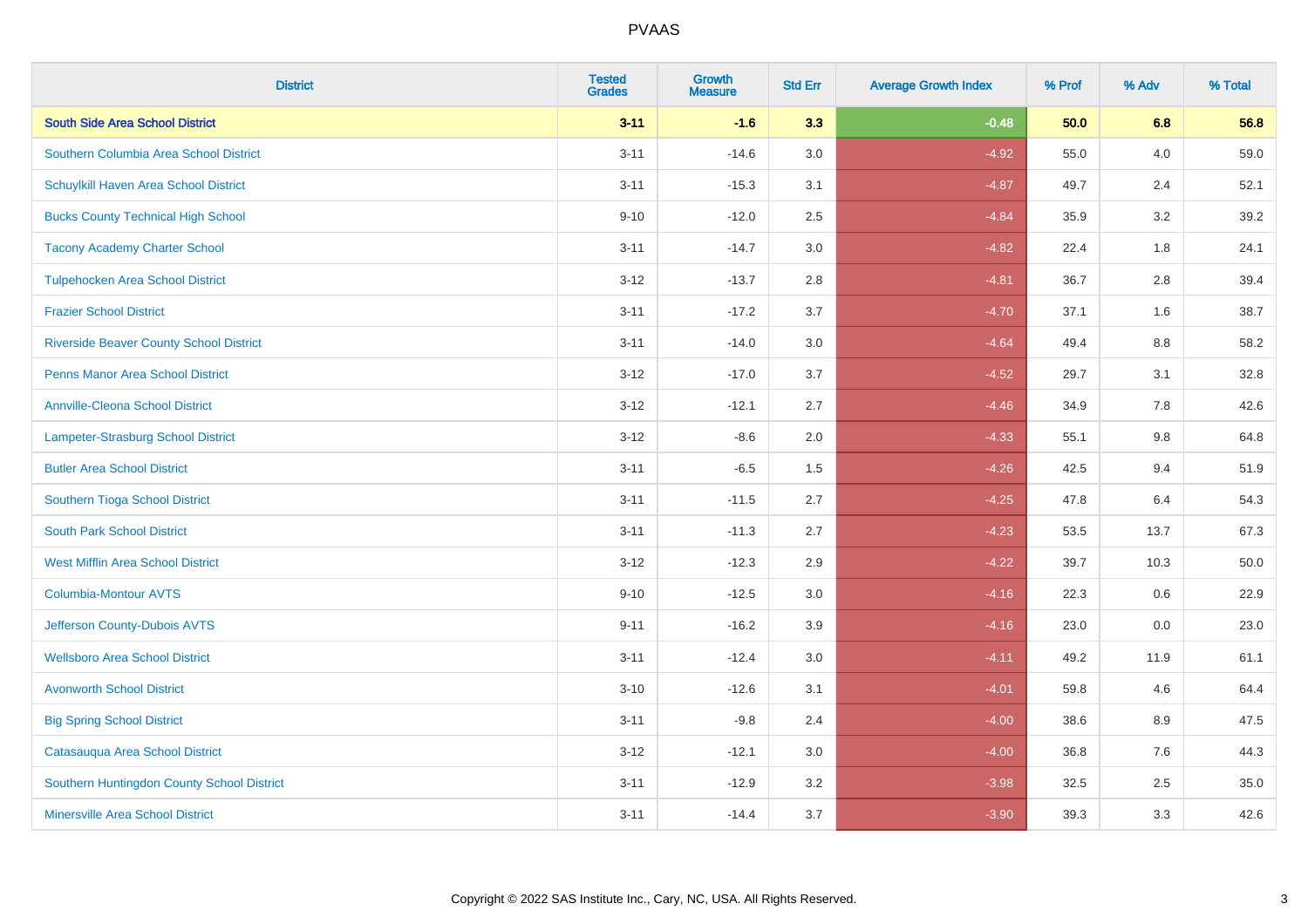| <b>District</b>                               | <b>Tested</b><br><b>Grades</b> | <b>Growth</b><br><b>Measure</b> | <b>Std Err</b> | <b>Average Growth Index</b> | % Prof | % Adv   | % Total |
|-----------------------------------------------|--------------------------------|---------------------------------|----------------|-----------------------------|--------|---------|---------|
| <b>South Side Area School District</b>        | $3 - 11$                       | $-1.6$                          | 3.3            | $-0.48$                     | 50.0   | 6.8     | 56.8    |
| <b>Bradford Area School District</b>          | $3 - 12$                       | $-9.3$                          | 2.4            | $-3.87$                     | 45.8   | $8.3\,$ | 54.2    |
| <b>Marion Center Area School District</b>     | $3 - 10$                       | $-12.0$                         | 3.1            | $-3.87$                     | 33.7   | 1.1     | 34.8    |
| Northern Lehigh School District               | $3 - 12$                       | $-10.4$                         | 2.7            | $-3.82$                     | 28.0   | 9.3     | 37.3    |
| Propel Charter School - Braddock Hills        | $3 - 11$                       | $-13.6$                         | 3.6            | $-3.81$                     | 9.7    | 1.6     | 11.3    |
| Johnsonburg Area School District              | $3 - 11$                       | $-14.1$                         | 3.9            | $-3.62$                     | 54.0   | 4.6     | 58.6    |
| <b>Berwick Area School District</b>           | $3 - 11$                       | $-9.3$                          | 2.6            | $-3.59$                     | 42.1   | 5.5     | 47.6    |
| <b>Ridgway Area School District</b>           | $3 - 11$                       | $-14.5$                         | 4.1            | $-3.56$                     | 49.0   | 9.8     | 58.8    |
| <b>Clearfield Area School District</b>        | $3 - 10$                       | $-9.4$                          | 2.6            | $-3.56$                     | 43.0   | 3.1     | 46.1    |
| <b>Moniteau School District</b>               | $3 - 11$                       | $-11.8$                         | 3.3            | $-3.56$                     | 50.0   | 6.3     | 56.3    |
| <b>Milton Area School District</b>            | $3 - 11$                       | $-8.7$                          | 2.5            | $-3.52$                     | 45.4   | 6.9     | 52.3    |
| <b>Penn-Delco School District</b>             | $3 - 11$                       | $-6.8$                          | 1.9            | $-3.51$                     | 46.6   | 3.2     | 49.8    |
| <b>Williamsburg Community School District</b> | $3 - 11$                       | $-14.3$                         | 4.1            | $-3.48$                     | 28.3   | $0.0\,$ | 28.3    |
| <b>Interboro School District</b>              | $3 - 12$                       | $-7.3$                          | 2.1            | $-3.43$                     | 46.6   | 4.8     | 51.4    |
| <b>Elizabeth Forward School District</b>      | $3 - 11$                       | $-8.4$                          | 2.4            | $-3.41$                     | 51.7   | 4.0     | 55.7    |
| <b>Steelton-Highspire School District</b>     | $3 - 11$                       | $-11.8$                         | 3.5            | $-3.40$                     | 14.5   | $0.0\,$ | 14.5    |
| <b>Neshannock Township School District</b>    | $3 - 10$                       | $-9.7$                          | 2.9            | $-3.34$                     | 62.4   | 5.6     | 67.9    |
| Maritime Academy Charter School               | $3 - 10$                       | $-11.4$                         | 3.5            | $-3.29$                     | 15.2   | 0.0     | 15.2    |
| <b>Tamaqua Area School District</b>           | $3 - 12$                       | $-8.2$                          | 2.5            | $-3.24$                     | 44.5   | 1.9     | 46.4    |
| <b>Waynesboro Area School District</b>        | $3 - 12$                       | $-6.1$                          | 1.9            | $-3.20$                     | 50.0   | 6.8     | 56.8    |
| <b>Boyertown Area School District</b>         | $3 - 11$                       | $-4.7$                          | 1.5            | $-3.17$                     | 55.2   | 11.3    | 66.5    |
| <b>Wallenpaupack Area School District</b>     | $3 - 11$                       | $-7.1$                          | 2.3            | $-3.09$                     | 40.8   | 2.4     | 43.1    |
| <b>Dubois Area School District</b>            | $3 - 11$                       | $-6.2$                          | 2.0            | $-3.07$                     | 50.9   | 13.4    | 64.3    |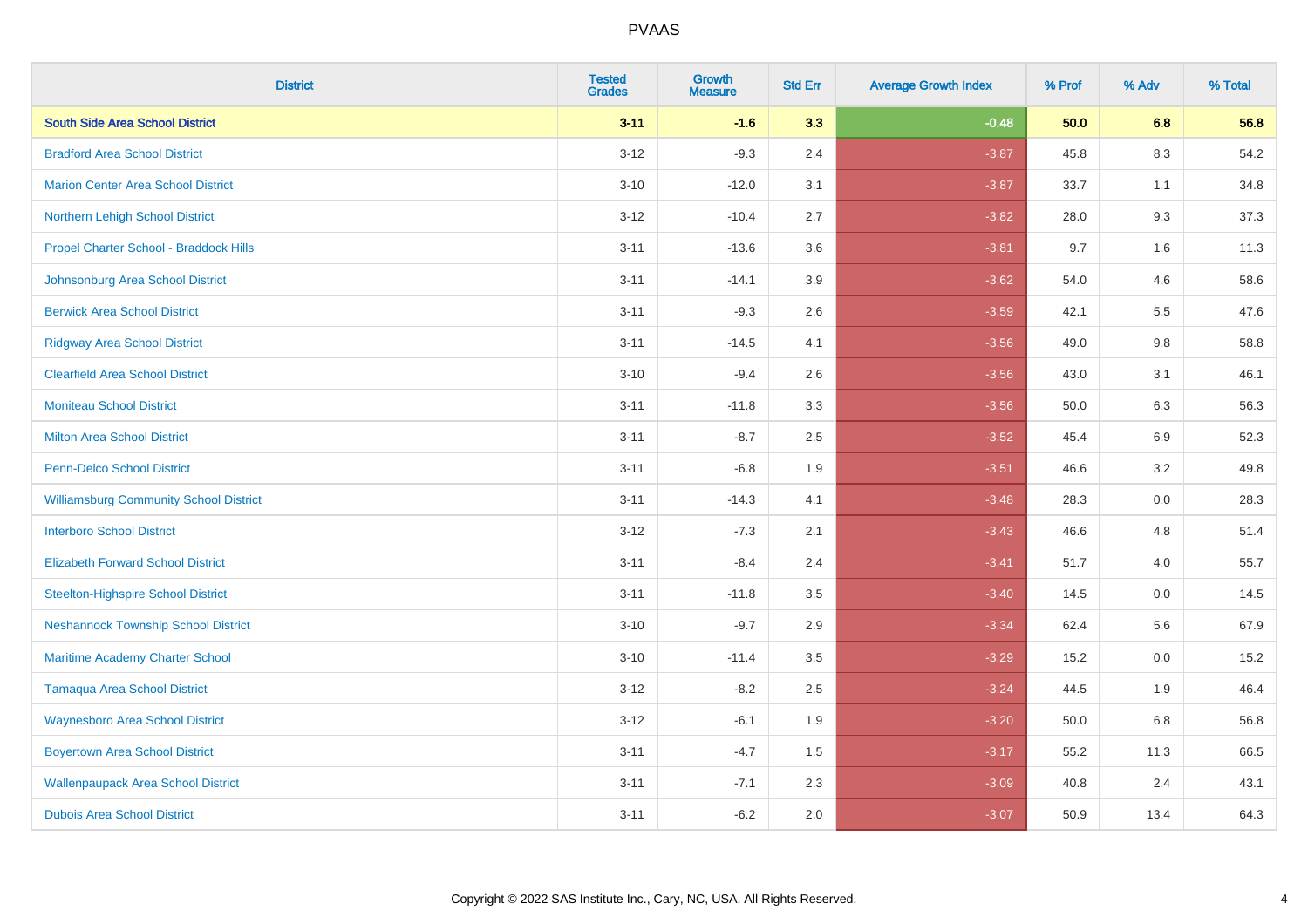| <b>District</b>                              | <b>Tested</b><br><b>Grades</b> | <b>Growth</b><br><b>Measure</b> | <b>Std Err</b> | <b>Average Growth Index</b> | % Prof | % Adv   | % Total |
|----------------------------------------------|--------------------------------|---------------------------------|----------------|-----------------------------|--------|---------|---------|
| <b>South Side Area School District</b>       | $3 - 11$                       | $-1.6$                          | 3.3            | $-0.48$                     | 50.0   | 6.8     | 56.8    |
| <b>Palisades School District</b>             | $3 - 11$                       | $-8.7$                          | 2.8            | $-3.06$                     | 53.8   | $6.7\,$ | 60.5    |
| <b>Pittsburgh School District</b>            | $3 - 11$                       | $-3.3$                          | 1.1            | $-3.04$                     | 33.9   | 8.2     | 42.1    |
| Philadelphia Academy Charter School          | $3 - 11$                       | $-8.9$                          | 2.9            | $-3.04$                     | 50.5   | 2.9     | 53.4    |
| <b>North East School District</b>            | $3 - 11$                       | $-9.3$                          | 3.1            | $-3.02$                     | 62.6   | 14.4    | 77.0    |
| <b>Penn Hills School District</b>            | $3 - 11$                       | $-7.6$                          | 2.6            | $-2.94$                     | 33.1   | 0.7     | 33.8    |
| <b>Conneaut School District</b>              | $3 - 12$                       | $-7.5$                          | 2.6            | $-2.91$                     | 38.4   | 7.4     | 45.8    |
| <b>Easton Area School District</b>           | $3 - 12$                       | $-4.1$                          | 1.4            | $-2.91$                     | 39.9   | 4.0     | 43.9    |
| Rochester Area School District               | $3 - 11$                       | $-13.2$                         | 4.6            | $-2.89$                     | 19.5   | 1.3     | 20.8    |
| <b>Union City Area School District</b>       | $3 - 12$                       | $-10.2$                         | 3.6            | $-2.87$                     | 42.9   | 3.2     | 46.0    |
| <b>Northern Potter School District</b>       | $3-12$                         | $-13.1$                         | 4.6            | $-2.84$                     | 37.5   | 0.0     | 37.5    |
| <b>Propel Charter School-Homestead</b>       | $3 - 11$                       | $-11.7$                         | 4.1            | $-2.84$                     | 15.9   | 0.0     | 15.9    |
| Nazareth Area School District                | $3 - 11$                       | $-4.7$                          | 1.7            | $-2.82$                     | 59.2   | 9.9     | 69.0    |
| <b>Carlisle Area School District</b>         | $3 - 11$                       | $-5.3$                          | 1.9            | $-2.81$                     | 54.0   | 6.3     | 60.3    |
| <b>Carmichaels Area School District</b>      | $3 - 10$                       | $-9.3$                          | 3.3            | $-2.81$                     | 35.1   | 1.4     | 36.5    |
| <b>Redbank Valley School District</b>        | $3 - 11$                       | $-9.5$                          | 3.4            | $-2.77$                     | 31.5   | 4.9     | 36.4    |
| <b>Highlands School District</b>             | $3 - 11$                       | $-7.4$                          | 2.7            | $-2.76$                     | 44.4   | 3.7     | 48.2    |
| <b>Forest Hills School District</b>          | $3 - 11$                       | $-7.3$                          | 2.7            | $-2.74$                     | 41.1   | 13.7    | 54.8    |
| <b>Trinity Area School District</b>          | $3 - 11$                       | $-5.4$                          | 2.0            | $-2.71$                     | 48.3   | 11.8    | 60.1    |
| <b>Propel Charter School-Montour</b>         | $3 - 10$                       | $-10.7$                         | 3.9            | $-2.71$                     | 13.7   | 0.0     | 13.7    |
| South Allegheny School District              | $3 - 11$                       | $-8.8$                          | 3.2            | $-2.70$                     | 40.5   | 0.0     | 40.5    |
| <b>Quakertown Community School District</b>  | $3-12$                         | $-4.4$                          | 1.6            | $-2.70$                     | 56.5   | 10.0    | 66.6    |
| <b>Blairsville-Saltsburg School District</b> | $3 - 11$                       | $-8.0$                          | 3.0            | $-2.68$                     | 37.3   | 7.0     | 44.3    |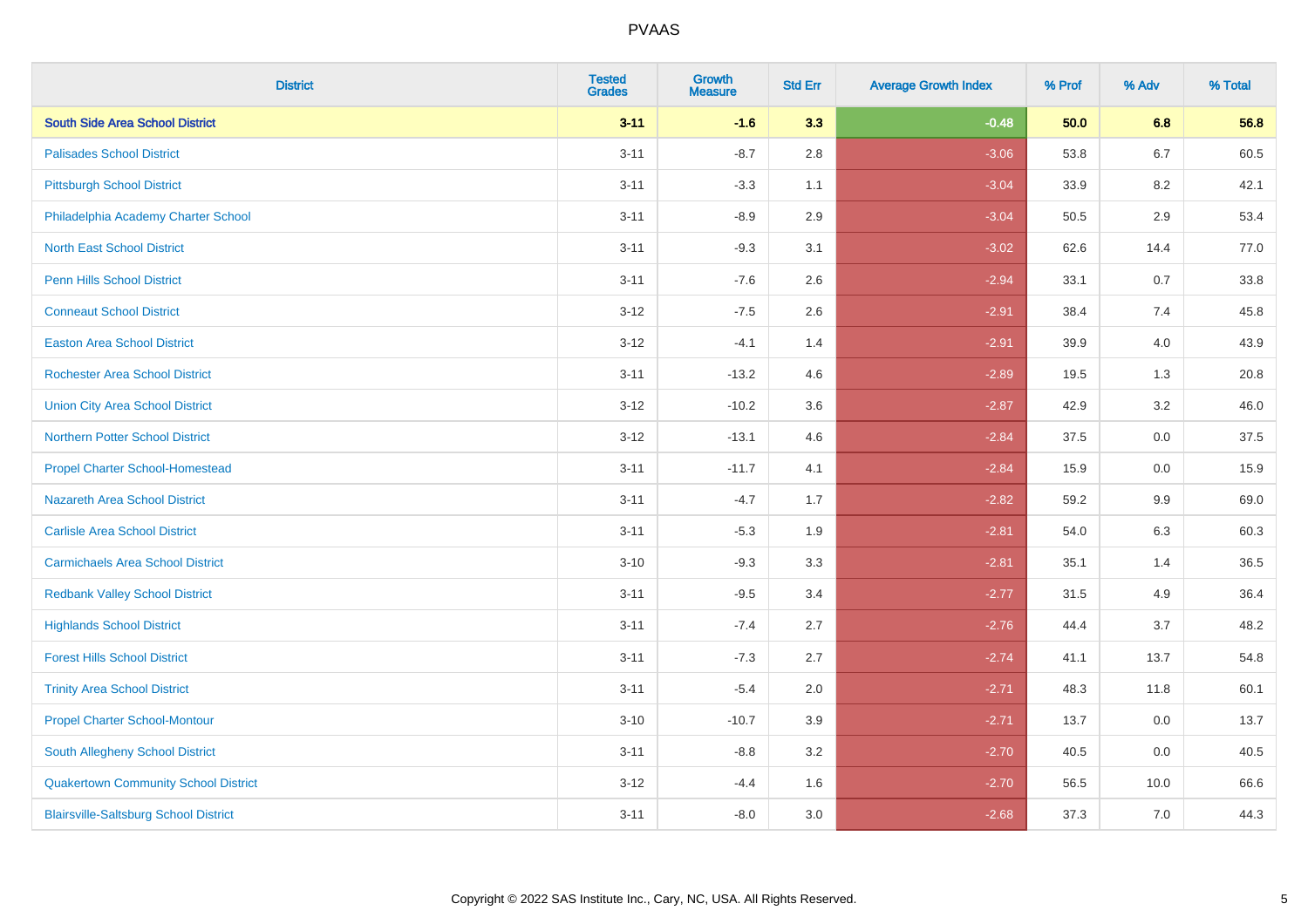| <b>District</b>                               | <b>Tested</b><br><b>Grades</b> | <b>Growth</b><br><b>Measure</b> | <b>Std Err</b> | <b>Average Growth Index</b> | % Prof | % Adv   | % Total |
|-----------------------------------------------|--------------------------------|---------------------------------|----------------|-----------------------------|--------|---------|---------|
| <b>South Side Area School District</b>        | $3 - 11$                       | $-1.6$                          | 3.3            | $-0.48$                     | 50.0   | 6.8     | 56.8    |
| <b>Harbor Creek School District</b>           | $3 - 11$                       | $-7.1$                          | 2.7            | $-2.67$                     | 48.8   | 15.2    | 64.0    |
| <b>Pine Grove Area School District</b>        | $3 - 11$                       | $-7.7$                          | 2.9            | $-2.66$                     | 42.3   | 7.7     | 50.0    |
| <b>New Castle Area School District</b>        | $3-12$                         | $-6.4$                          | 2.4            | $-2.66$                     | 32.5   | $4.3$   | 36.8    |
| Northern Tioga School District                | $3 - 12$                       | $-7.5$                          | 2.8            | $-2.64$                     | 54.0   | 1.2     | 55.2    |
| <b>Dunmore School District</b>                | $3 - 11$                       | $-7.7$                          | 2.9            | $-2.62$                     | 34.0   | 7.2     | 41.2    |
| <b>Coatesville Area School District</b>       | $3 - 11$                       | $-4.4$                          | 1.7            | $-2.62$                     | 36.3   | $4.2\,$ | 40.5    |
| <b>Northwest Area School District</b>         | $3 - 10$                       | $-10.0$                         | 3.8            | $-2.59$                     | 34.6   | 7.3     | 41.8    |
| <b>Blue Mountain School District</b>          | $3 - 10$                       | $-5.8$                          | 2.3            | $-2.56$                     | 46.6   | 8.5     | 55.1    |
| <b>Slippery Rock Area School District</b>     | $3 - 11$                       | $-6.3$                          | 2.5            | $-2.51$                     | 56.2   | $9.5\,$ | 65.7    |
| <b>North Star School District</b>             | $3 - 11$                       | $-8.7$                          | 3.5            | $-2.51$                     | 47.8   | 6.0     | 53.7    |
| <b>Mahanoy Area School District</b>           | $3 - 10$                       | $-9.0$                          | 3.6            | $-2.49$                     | 26.2   | 1.6     | 27.9    |
| <b>Keystone Central School District</b>       | $3 - 11$                       | $-5.1$                          | 2.0            | $-2.46$                     | 44.7   | 4.6     | 49.4    |
| <b>Sugar Valley Rural Charter School</b>      | $3 - 11$                       | $-11.0$                         | 4.5            | $-2.46$                     | 14.9   | $0.0\,$ | 14.9    |
| <b>Mohawk Area School District</b>            | $3 - 11$                       | $-7.5$                          | 3.1            | $-2.45$                     | 49.4   | 11.0    | 60.4    |
| <b>Innovative Arts Academy Charter School</b> | $6 - 11$                       | $-9.1$                          | 3.7            | $-2.44$                     | 9.5    | 0.0     | 9.5     |
| <b>Yough School District</b>                  | $3 - 10$                       | $-6.6$                          | 2.7            | $-2.43$                     | 50.8   | 4.0     | 54.8    |
| <b>Chartiers-Houston School District</b>      | $3 - 10$                       | $-8.6$                          | 3.5            | $-2.41$                     | 59.7   | 4.5     | 64.2    |
| <b>Farrell Area School District</b>           | $3 - 11$                       | $-10.4$                         | 4.3            | $-2.41$                     | 19.0   | 0.0     | 19.0    |
| <b>Universal Audenried Charter School</b>     | $9 - 11$                       | $-5.8$                          | 2.4            | $-2.40$                     | 14.6   | 0.0     | 14.6    |
| <b>Freedom Area School District</b>           | $3 - 11$                       | $-7.1$                          | 3.0            | $-2.37$                     | 43.8   | 4.2     | 47.9    |
| Jefferson-Morgan School District              | $3 - 10$                       | $-9.9$                          | 4.2            | $-2.35$                     | 43.8   | 4.2     | 47.9    |
| La Academia Partnership Charter School        | $6 - 11$                       | $-11.0$                         | 4.7            | $-2.34$                     | 6.8    | 0.0     | 6.8     |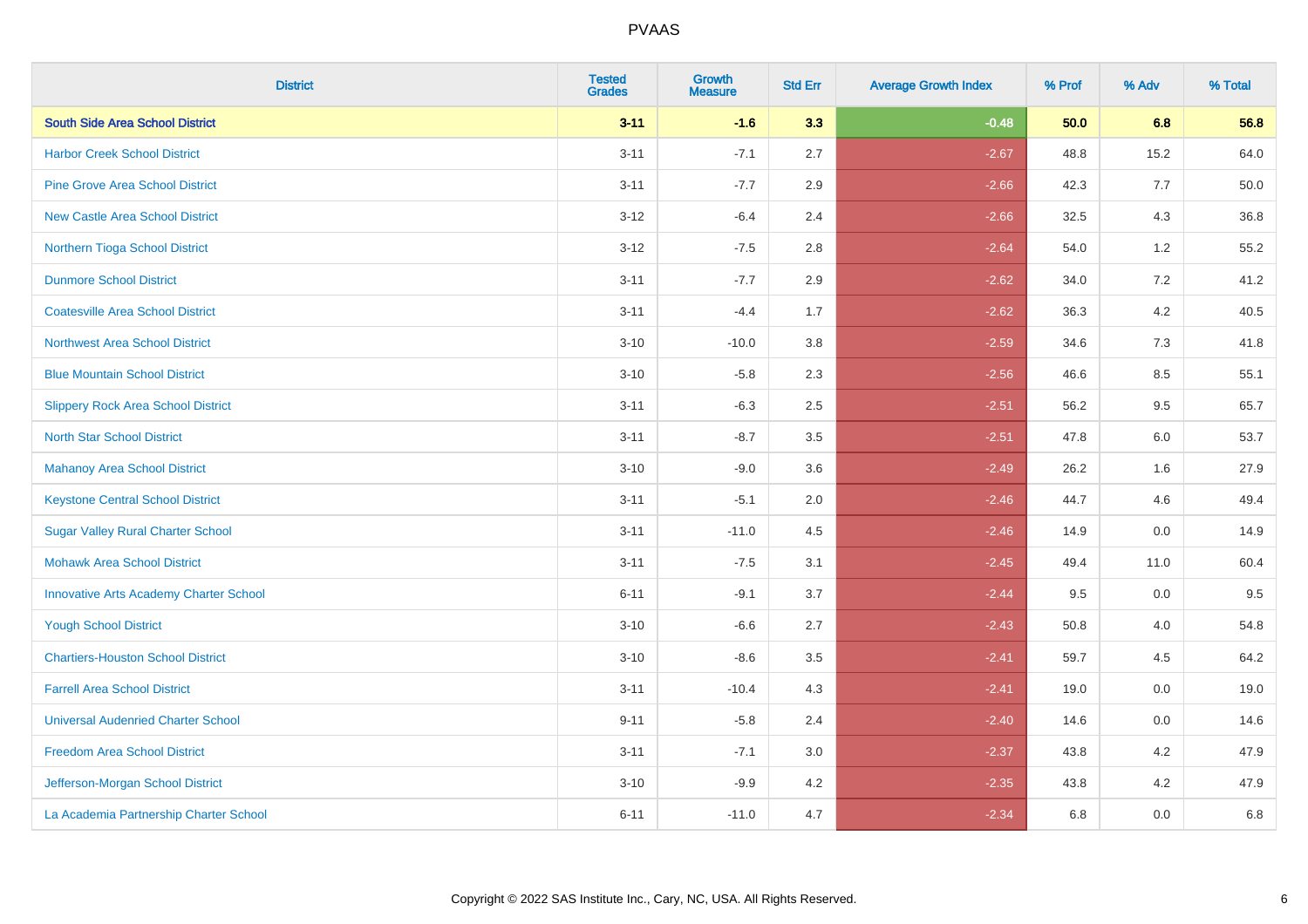| <b>District</b>                                   | <b>Tested</b><br><b>Grades</b> | <b>Growth</b><br><b>Measure</b> | <b>Std Err</b> | <b>Average Growth Index</b> | % Prof | % Adv | % Total |
|---------------------------------------------------|--------------------------------|---------------------------------|----------------|-----------------------------|--------|-------|---------|
| <b>South Side Area School District</b>            | $3 - 11$                       | $-1.6$                          | 3.3            | $-0.48$                     | 50.0   | 6.8   | 56.8    |
| <b>Southmoreland School District</b>              | $3 - 11$                       | $-8.3$                          | 3.6            | $-2.32$                     | 56.8   | 7.2   | 64.0    |
| <b>Upper Moreland Township School District</b>    | $3 - 11$                       | $-5.0$                          | 2.2            | $-2.31$                     | 57.9   | 4.0   | 61.9    |
| South Williamsport Area School District           | $3 - 10$                       | $-5.7$                          | 2.5            | $-2.30$                     | 45.5   | 4.5   | 50.0    |
| Salisbury-Elk Lick School District                | $3 - 11$                       | $-13.5$                         | 5.9            | $-2.30$                     | 27.8   | 0.0   | 27.8    |
| Indiana Area School District                      | $3 - 11$                       | $-5.3$                          | 2.3            | $-2.28$                     | 47.6   | 18.4  | 66.1    |
| <b>Oxford Area School District</b>                | $3 - 11$                       | $-4.3$                          | 1.9            | $-2.26$                     | 41.3   | 8.0   | 49.3    |
| <b>Juniata County School District</b>             | $3 - 12$                       | $-4.9$                          | 2.1            | $-2.26$                     | 38.5   | 2.9   | 41.4    |
| <b>Portage Area School District</b>               | $3 - 10$                       | $-8.1$                          | 3.6            | $-2.26$                     | 40.6   | 9.4   | 50.0    |
| <b>Windber Area School District</b>               | $3 - 11$                       | $-7.2$                          | 3.2            | $-2.24$                     | 55.4   | 7.2   | 62.6    |
| <b>East Lycoming School District</b>              | $3 - 11$                       | $-6.0$                          | 2.7            | $-2.24$                     | 48.3   | 4.2   | 52.5    |
| <b>York Co School Of Technology</b>               | $9 - 12$                       | $-3.8$                          | 1.7            | $-2.22$                     | 39.1   | 5.6   | 44.7    |
| <b>Muncy School District</b>                      | $3 - 11$                       | $-8.1$                          | 3.7            | $-2.21$                     | 42.0   | 3.8   | 45.8    |
| <b>West Middlesex Area School District</b>        | $3 - 10$                       | $-8.4$                          | 3.8            | $-2.21$                     | 34.9   | 2.8   | 37.6    |
| Jim Thorpe Area School District                   | $3 - 11$                       | $-5.8$                          | 2.7            | $-2.19$                     | 33.3   | 7.4   | 40.7    |
| <b>Keystone Education Center Charter School</b>   | $3 - 12$                       | $-12.9$                         | 5.9            | $-2.19$                     | 28.0   | 0.0   | 28.0    |
| <b>Perkiomen Valley School District</b>           | $3 - 11$                       | $-3.5$                          | 1.6            | $-2.18$                     | 53.8   | 13.4  | 67.2    |
| <b>Benton Area School District</b>                | $3 - 10$                       | $-9.7$                          | 4.5            | $-2.18$                     | 43.2   | 5.4   | 48.6    |
| Susquehanna Township School District              | $3 - 12$                       | $-5.8$                          | 2.7            | $-2.17$                     | 36.0   | 5.6   | 41.6    |
| <b>Crawford Central School District</b>           | $3 - 11$                       | $-4.7$                          | 2.2            | $-2.15$                     | 40.6   | 10.5  | 51.1    |
| <b>Aliquippa School District</b>                  | $3 - 11$                       | $-9.0$                          | 4.2            | $-2.14$                     | 11.0   | 0.0   | 11.0    |
| <b>Williams Valley School District</b>            | $3 - 11$                       | $-7.3$                          | 3.4            | $-2.13$                     | 23.2   | 0.0   | 23.2    |
| <b>Executive Education Academy Charter School</b> | $3 - 10$                       | $-6.5$                          | 3.1            | $-2.08$                     | 23.7   | 2.2   | 25.8    |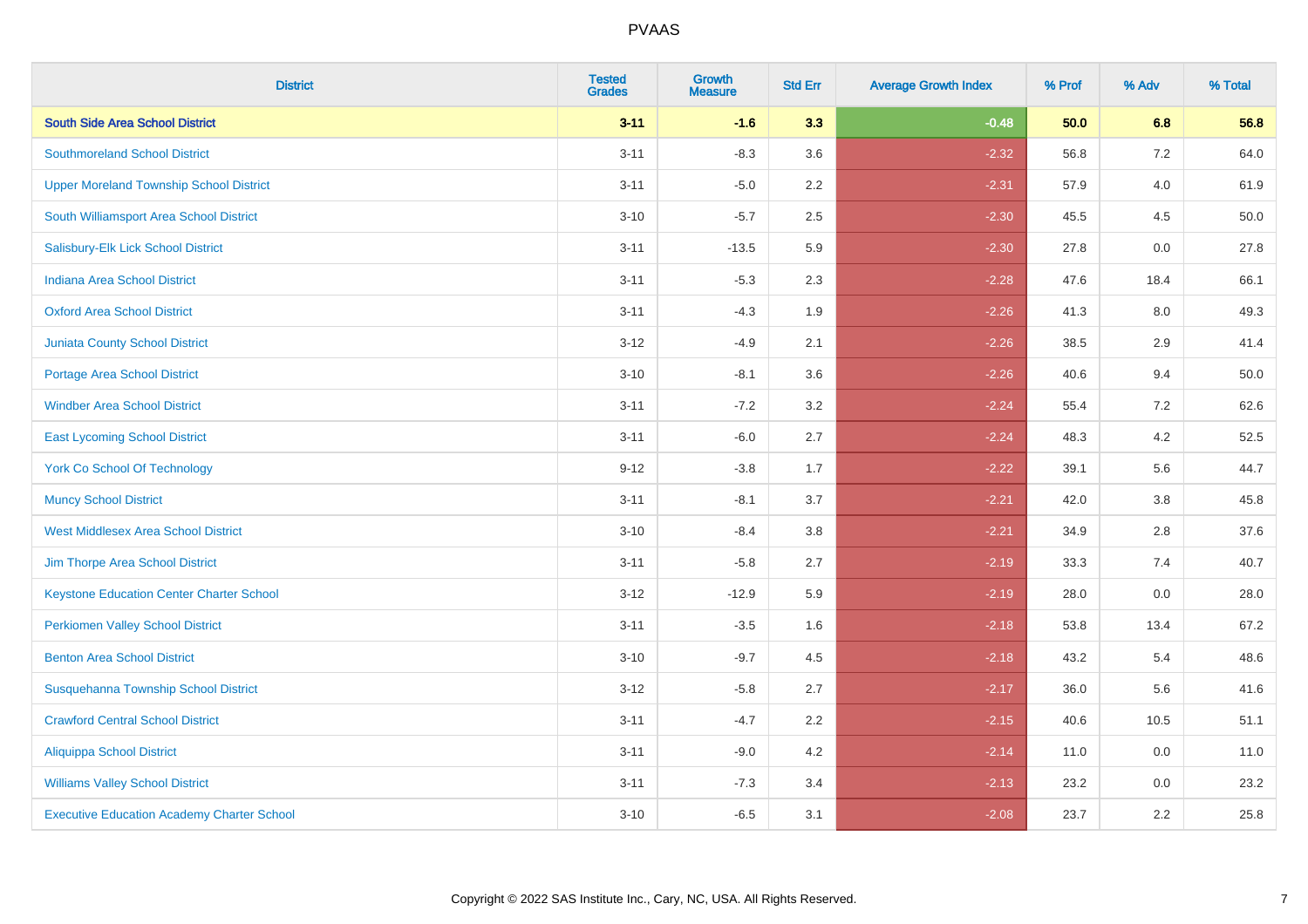| <b>District</b>                                | <b>Tested</b><br><b>Grades</b> | <b>Growth</b><br><b>Measure</b> | <b>Std Err</b> | <b>Average Growth Index</b> | % Prof | % Adv | % Total |
|------------------------------------------------|--------------------------------|---------------------------------|----------------|-----------------------------|--------|-------|---------|
| <b>South Side Area School District</b>         | $3 - 11$                       | $-1.6$                          | 3.3            | $-0.48$                     | 50.0   | 6.8   | 56.8    |
| <b>Middletown Area School District</b>         | $3 - 11$                       | $-5.3$                          | 2.6            | $-2.05$                     | 46.4   | 5.3   | 51.7    |
| <b>Karns City Area School District</b>         | $3 - 11$                       | $-6.0$                          | 2.9            | $-2.03$                     | 53.1   | 8.3   | 61.5    |
| <b>Corry Area School District</b>              | $3 - 11$                       | $-5.3$                          | 2.6            | $-2.03$                     | 38.5   | 6.0   | 44.5    |
| <b>California Area School District</b>         | $3 - 10$                       | $-7.3$                          | 3.6            | $-2.02$                     | 42.6   | 9.8   | 52.5    |
| <b>Moshannon Valley School District</b>        | $3 - 10$                       | $-7.0$                          | 3.4            | $-2.01$                     | 48.5   | 0.0   | 48.5    |
| The New Academy Charter School                 | $8 - 11$                       | $-10.4$                         | 5.2            | $-2.00$                     | 0.0    | 0.0   | 0.0     |
| <b>Upper Dauphin Area School District</b>      | $3 - 11$                       | $-6.3$                          | 3.2            | $-1.98$                     | 37.4   | 4.8   | 42.2    |
| <b>Mount Union Area School District</b>        | $3 - 10$                       | $-6.1$                          | 3.1            | $-1.97$                     | 32.2   | 3.4   | 35.6    |
| <b>Forest City Regional School District</b>    | $3 - 12$                       | $-6.0$                          | 3.0            | $-1.96$                     | 44.1   | 0.0   | 44.1    |
| <b>Bermudian Springs School District</b>       | $3 - 11$                       | $-5.5$                          | 2.9            | $-1.94$                     | 56.4   | 6.8   | 63.2    |
| <b>Somerset Area School District</b>           | $3 - 11$                       | $-4.4$                          | 2.3            | $-1.93$                     | 44.4   | 14.9  | 59.3    |
| <b>Mount Pleasant Area School District</b>     | $3 - 11$                       | $-5.0$                          | 2.6            | $-1.93$                     | 52.6   | 0.0   | 52.6    |
| Gettysburg Area School District                | $3 - 11$                       | $-4.0$                          | 2.1            | $-1.89$                     | 45.3   | 14.0  | 59.3    |
| <b>Greensburg Salem School District</b>        | $3 - 11$                       | $-4.4$                          | 2.4            | $-1.88$                     | 47.6   | 4.9   | 52.4    |
| <b>East Allegheny School District</b>          | $3 - 11$                       | $-6.3$                          | 3.3            | $-1.87$                     | 31.9   | 9.7   | 41.7    |
| <b>Western Beaver County School District</b>   | $3 - 11$                       | $-7.8$                          | 4.2            | $-1.87$                     | 56.5   | 6.5   | 63.0    |
| <b>Central Columbia School District</b>        | $3 - 12$                       | $-4.8$                          | 2.6            | $-1.86$                     | 53.7   | 14.8  | 68.5    |
| <b>Kiski Area School District</b>              | $3 - 11$                       | $-3.7$                          | 2.0            | $-1.86$                     | 57.4   | 10.4  | 67.8    |
| <b>Brownsville Area School District</b>        | $3 - 12$                       | $-7.2$                          | 3.9            | $-1.83$                     | 34.4   | 6.1   | 40.5    |
| <b>Montrose Area School District</b>           | $3 - 10$                       | $-5.5$                          | 3.0            | $-1.82$                     | 46.7   | 5.4   | 52.2    |
| <b>Brandywine Heights Area School District</b> | $3 - 11$                       | $-4.9$                          | 2.7            | $-1.81$                     | 49.2   | 8.2   | 57.4    |
| <b>Pequea Valley School District</b>           | $3 - 11$                       | $-5.8$                          | 3.2            | $-1.80$                     | 39.8   | 9.1   | 48.9    |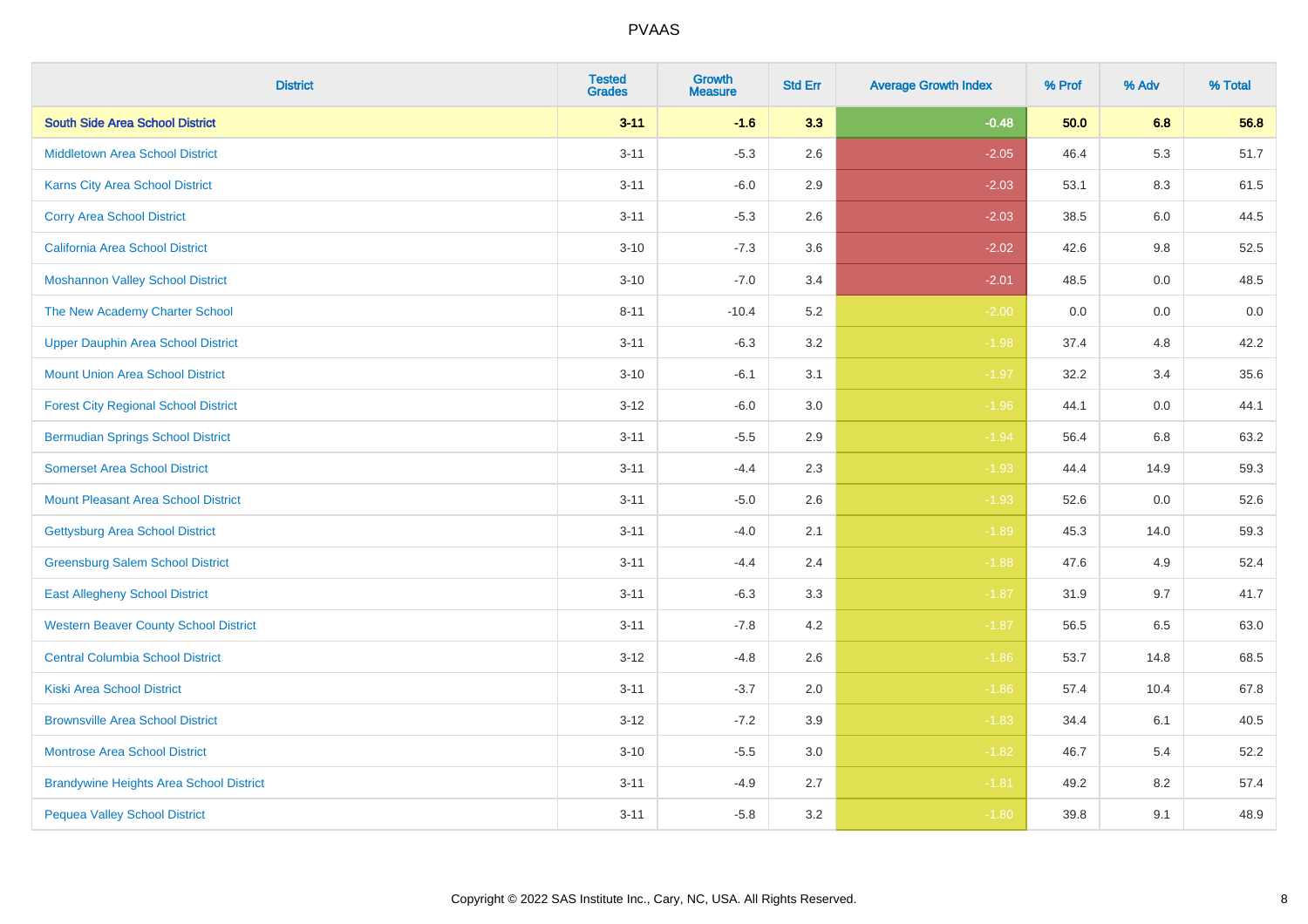| <b>District</b>                                                       | <b>Tested</b><br><b>Grades</b> | Growth<br><b>Measure</b> | <b>Std Err</b> | <b>Average Growth Index</b> | % Prof | % Adv | % Total |
|-----------------------------------------------------------------------|--------------------------------|--------------------------|----------------|-----------------------------|--------|-------|---------|
| <b>South Side Area School District</b>                                | $3 - 11$                       | $-1.6$                   | 3.3            | $-0.48$                     | 50.0   | 6.8   | 56.8    |
| <b>Pittston Area School District</b>                                  | $3 - 11$                       | $-10.1$                  | 5.6            | $-1.80$                     | 38.1   | 9.5   | 47.6    |
| <b>Washington School District</b>                                     | $3 - 11$                       | $-4.9$                   | 2.8            | $-1.76$                     | 30.1   | 2.4   | 32.5    |
| <b>Canton Area School District</b>                                    | $3 - 11$                       | $-5.5$                   | $3.2\,$        | $-1.75$                     | 40.7   | 2.3   | 43.0    |
| <b>Old Forge School District</b>                                      | $3 - 12$                       | $-5.9$                   | 3.4            | $-1.73$                     | 52.9   | 7.1   | 60.0    |
| Perseus House Charter School Of Excellence                            | $6 - 11$                       | $-5.2$                   | 3.0            | $-1.72$                     | 16.5   | 0.0   | 16.5    |
| <b>Brentwood Borough School District</b>                              | $3 - 11$                       | $-5.3$                   | $3.0\,$        | $-1.72$                     | 52.0   | 6.1   | 58.2    |
| East Pennsboro Area School District                                   | $3 - 11$                       | $-4.2$                   | 2.5            | $-1.71$                     | 60.8   | 8.5   | 69.3    |
| <b>Twin Valley School District</b>                                    | $3 - 12$                       | $-3.6$                   | 2.1            | $-1.69$                     | 49.6   | 7.1   | 56.8    |
| <b>Pottstown School District</b>                                      | $3 - 12$                       | $-4.0$                   | 2.4            | $-1.68$                     | 29.8   | 1.2   | 31.0    |
| <b>Fairfield Area School District</b>                                 | $3 - 11$                       | $-5.6$                   | 3.4            | $-1.66$                     | 57.9   | 4.0   | 61.8    |
| <b>Shamokin Area School District</b>                                  | $3 - 11$                       | $-7.7$                   | 4.8            | $-1.60$                     | 38.1   | 3.2   | 41.3    |
| Preparatory Charter School Of Mathematics, Science, Tech, And Careers | $9 - 10$                       | $-4.0$                   | 2.5            | $-1.59$                     | 15.0   | 0.0   | 15.0    |
| <b>Carbon Career &amp; Technical Institute</b>                        | $9 - 11$                       | $-5.7$                   | 3.6            | $-1.59$                     | 34.5   | 1.2   | 35.7    |
| <b>Tri-Valley School District</b>                                     | $3 - 10$                       | $-6.4$                   | 4.1            | $-1.57$                     | 37.0   | 4.4   | 41.3    |
| <b>Fort Cherry School District</b>                                    | $3 - 10$                       | $-5.9$                   | 3.8            | $-1.56$                     | 55.2   | 5.2   | 60.3    |
| <b>MaST Community Charter School</b>                                  | $3 - 10$                       | $-4.1$                   | 2.7            | $-1.52$                     | 44.0   | 9.5   | 53.4    |
| <b>Claysburg-Kimmel School District</b>                               | $3 - 11$                       | $-5.7$                   | 4.0            | $-1.42$                     | 42.9   | 8.2   | 51.0    |
| <b>Westmont Hilltop School District</b>                               | $3 - 11$                       | $-4.0$                   | 2.8            | $-1.40$                     | 36.3   | 13.3  | 49.6    |
| <b>Greencastle-Antrim School District</b>                             | $3 - 11$                       | $-3.0$                   | 2.2            | $-1.36$                     | 62.4   | 9.9   | 72.3    |
| <b>Ferndale Area School District</b>                                  | $3 - 10$                       | $-5.8$                   | 4.3            | $-1.33$                     | 40.0   | 0.0   | 40.0    |
| <b>Cambria Heights School District</b>                                | $3 - 10$                       | $-4.1$                   | 3.1            | $-1.32$                     | 51.0   | 6.0   | 57.0    |
| <b>Ellwood City Area School District</b>                              | $3 - 11$                       | $-4.2$                   | 3.2            | $-1.29$                     | 54.1   | 14.1  | 68.2    |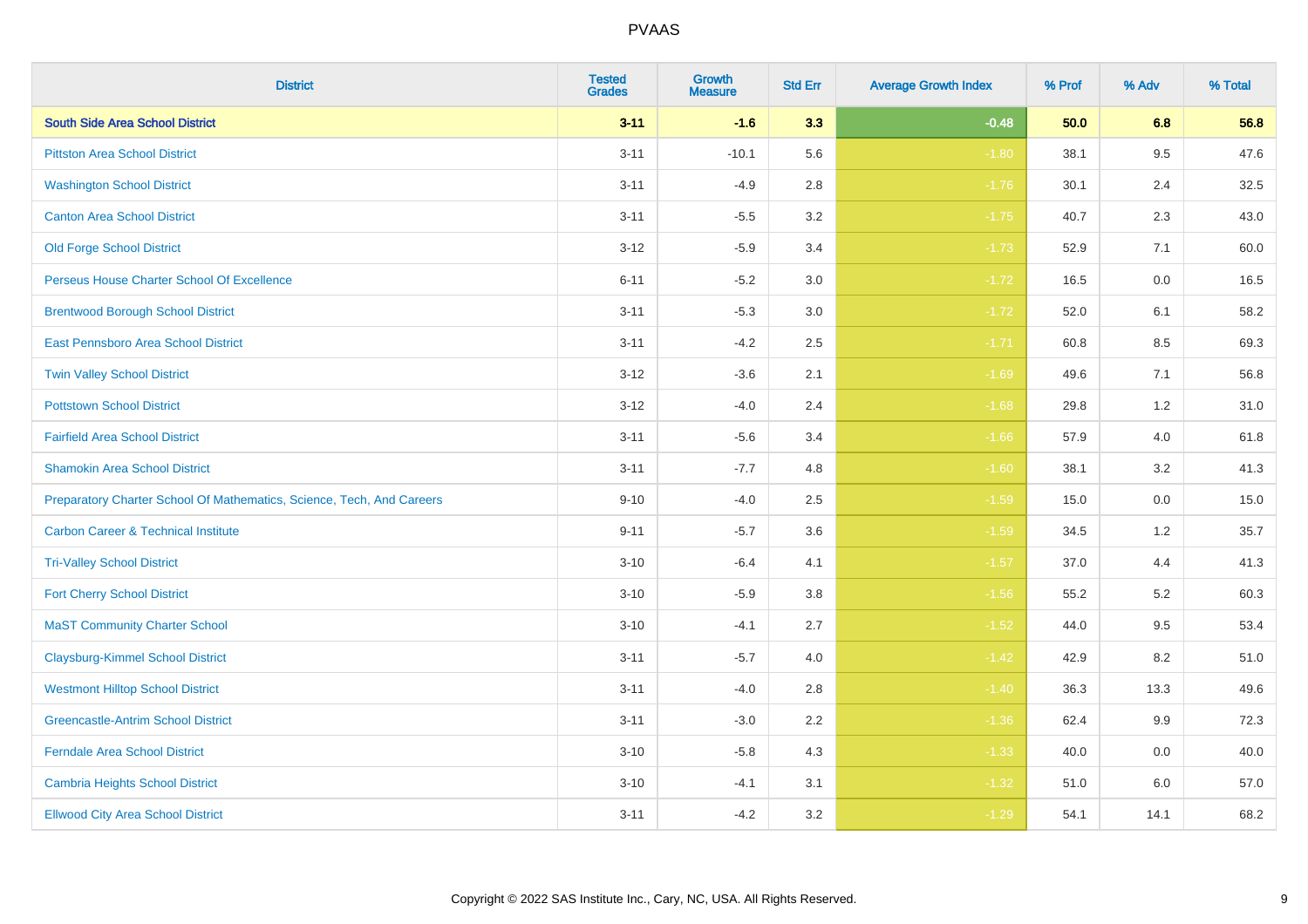| <b>District</b>                              | <b>Tested</b><br><b>Grades</b> | <b>Growth</b><br><b>Measure</b> | <b>Std Err</b> | <b>Average Growth Index</b> | % Prof | % Adv   | % Total |
|----------------------------------------------|--------------------------------|---------------------------------|----------------|-----------------------------|--------|---------|---------|
| <b>South Side Area School District</b>       | $3 - 11$                       | $-1.6$                          | 3.3            | $-0.48$                     | 50.0   | 6.8     | 56.8    |
| <b>Shade-Central City School District</b>    | $3 - 11$                       | $-5.9$                          | 4.6            | $-1.28$                     | 27.8   | 0.0     | 27.8    |
| <b>Bristol Borough School District</b>       | $3 - 12$                       | $-4.3$                          | 3.4            | $-1.27$                     | 39.7   | 1.3     | 41.0    |
| <b>Troy Area School District</b>             | $3 - 10$                       | $-4.3$                          | 3.4            | $-1.26$                     | 43.2   | 5.7     | 48.9    |
| <b>Apollo-Ridge School District</b>          | $3 - 12$                       | $-4.7$                          | 3.7            | $-1.24$                     | 50.0   | 10.0    | 60.0    |
| <b>Elk Lake School District</b>              | $3 - 11$                       | $-4.0$                          | 3.3            | $-1.23$                     | 46.2   | 3.3     | 49.4    |
| <b>Scranton School District</b>              | $3 - 12$                       | $-2.9$                          | 2.4            | $-1.22$                     | 45.6   | 3.6     | 49.1    |
| <b>Riverview School District</b>             | $3 - 11$                       | $-4.6$                          | 3.8            | $-1.20$                     | 57.9   | 15.8    | 73.7    |
| <b>Greater Johnstown School District</b>     | $3 - 11$                       | $-3.1$                          | 2.6            | $-1.19$                     | 26.1   | 0.0     | 26.1    |
| <b>Big Beaver Falls Area School District</b> | $3 - 11$                       | $-3.9$                          | 3.3            | $-1.18$                     | 34.1   | 3.5     | 37.6    |
| <b>Chichester School District</b>            | $3 - 11$                       | $-2.7$                          | 2.3            | $-1.17$                     | 44.6   | 6.6     | 51.2    |
| <b>Chestnut Ridge School District</b>        | $3 - 12$                       | $-3.4$                          | 2.9            | $-1.17$                     | 46.6   | 5.8     | 52.4    |
| Kane Area School District                    | $3 - 10$                       | $-3.7$                          | $3.2\,$        | $-1.17$                     | 39.5   | $9.9\,$ | 49.4    |
| <b>Antietam School District</b>              | $3 - 10$                       | $-4.3$                          | 3.8            | $-1.13$                     | 36.4   | 5.4     | 41.8    |
| Jeannette City School District               | $3 - 11$                       | $-4.3$                          | 3.8            | $-1.13$                     | 46.7   | 7.5     | 54.2    |
| <b>Dallas School District</b>                | $3 - 11$                       | $-2.5$                          | 2.2            | $-1.12$                     | 54.9   | 7.6     | 62.4    |
| Juniata Valley School District               | $3 - 11$                       | $-3.9$                          | 3.5            | $-1.10$                     | 44.4   | 3.5     | 47.8    |
| <b>Riverside School District</b>             | $3 - 11$                       | $-3.2$                          | 3.0            | $-1.09$                     | 43.0   | 9.0     | 52.0    |
| Conemaugh Township Area School District      | $3 - 12$                       | $-3.7$                          | 3.4            | $-1.09$                     | 53.8   | 17.6    | 71.4    |
| Oil City Area School District                | $3 - 11$                       | $-2.9$                          | 2.6            | $-1.08$                     | 44.4   | 5.8     | 50.2    |
| <b>Quaker Valley School District</b>         | $3 - 11$                       | $-2.8$                          | 2.6            | $-1.08$                     | 55.2   | 13.2    | 68.4    |
| <b>West Greene School District</b>           | $3 - 11$                       | $-4.5$                          | 4.3            | $-1.04$                     | 36.6   | 7.3     | 43.9    |
| <b>Lewisburg Area School District</b>        | $3 - 11$                       | $-2.7$                          | 2.6            | $-1.03$                     | 57.0   | 18.5    | 75.6    |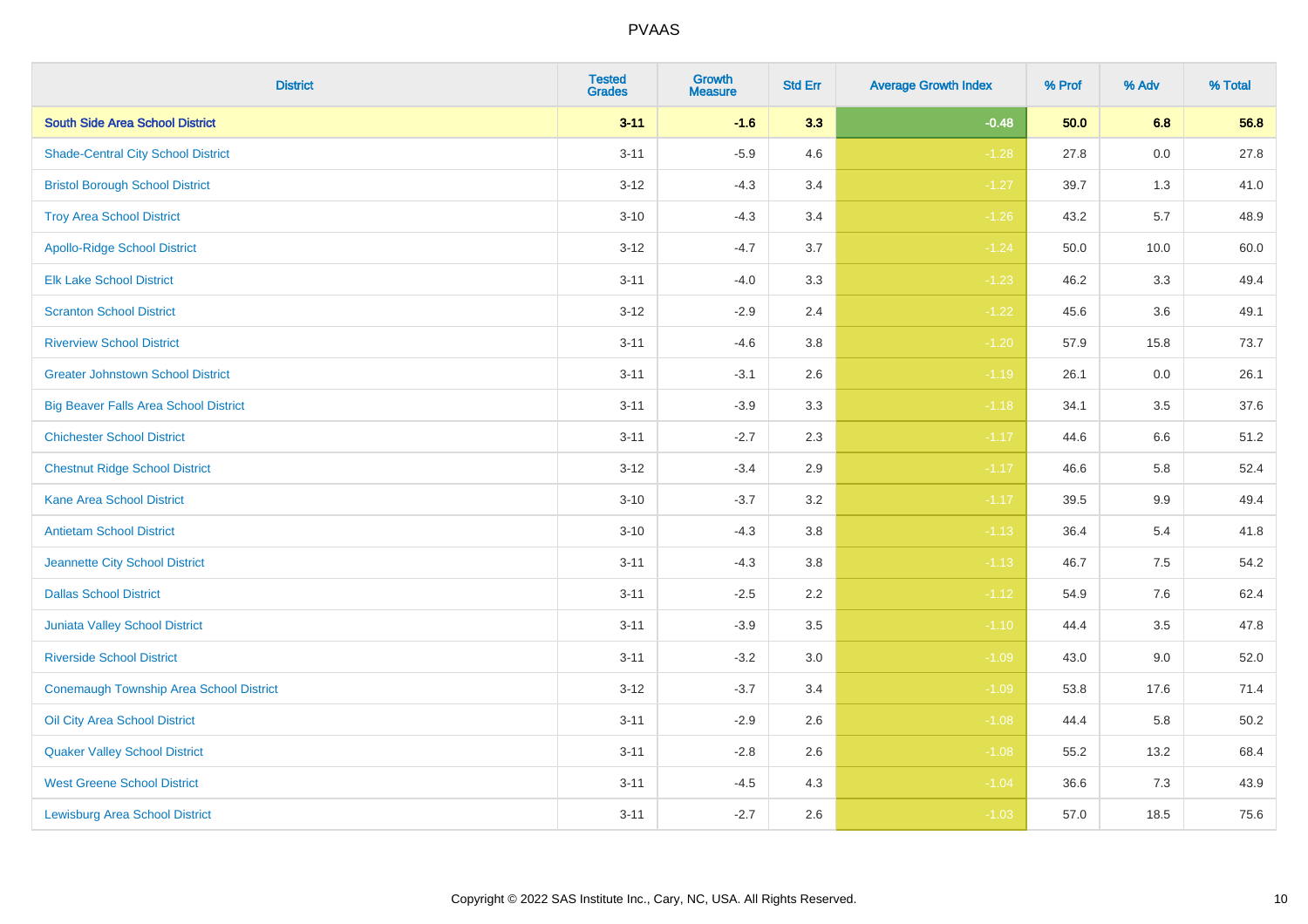| <b>District</b>                               | <b>Tested</b><br><b>Grades</b> | <b>Growth</b><br><b>Measure</b> | <b>Std Err</b> | <b>Average Growth Index</b> | % Prof | % Adv | % Total |
|-----------------------------------------------|--------------------------------|---------------------------------|----------------|-----------------------------|--------|-------|---------|
| <b>South Side Area School District</b>        | $3 - 11$                       | $-1.6$                          | 3.3            | $-0.48$                     | 50.0   | 6.8   | 56.8    |
| <b>Valley Grove School District</b>           | $3 - 10$                       | $-3.7$                          | 3.7            | $-1.01$                     | 51.2   | 6.1   | 57.3    |
| <b>Seneca Valley School District</b>          | $3 - 11$                       | $-1.4$                          | 1.4            | $-0.99$                     | 57.2   | 11.4  | 68.6    |
| <b>North Hills School District</b>            | $3 - 11$                       | $-1.8$                          | 1.8            | $-0.96$                     | 59.1   | 14.1  | 73.2    |
| Imhotep Institute Charter High School         | $9 - 11$                       | $-5.3$                          | 5.8            | $-0.92$                     | 25.0   | 0.0   | 25.0    |
| <b>Wyoming Valley West School District</b>    | $3 - 11$                       | $-2.2$                          | 2.4            | $-0.91$                     | 49.4   | 3.0   | 52.4    |
| <b>Sullivan County School District</b>        | $3 - 10$                       | $-4.0$                          | 4.4            | $-0.90$                     | 66.7   | 2.6   | 69.2    |
| <b>Austin Area School District</b>            | $3 - 11$                       | $-5.7$                          | 6.4            | $-0.90$                     | 33.3   | 5.6   | 38.9    |
| <b>Columbia Borough School District</b>       | $3 - 12$                       | $-3.1$                          | 3.5            | $-0.89$                     | 29.5   | 1.9   | 31.4    |
| <b>Montour School District</b>                | $3 - 11$                       | $-1.8$                          | 2.1            | $-0.88$                     | 61.4   | 15.1  | 76.5    |
| <b>Charleroi School District</b>              | $3 - 11$                       | $-2.6$                          | 3.0            | $-0.86$                     | 55.7   | 7.4   | 63.1    |
| <b>Phoenixville Area School District</b>      | $3 - 11$                       | $-1.7$                          | 2.1            | $-0.83$                     | 59.9   | 10.6  | 70.5    |
| <b>Chartiers Valley School District</b>       | $3 - 11$                       | $-1.7$                          | 2.0            | $-0.81$                     | 54.7   | 8.4   | 63.1    |
| <b>Forest Area School District</b>            | $3 - 11$                       | $-4.4$                          | 5.4            | $-0.81$                     | 36.2   | 2.1   | 38.3    |
| <b>Lebanon School District</b>                | $3 - 11$                       | $-1.6$                          | 1.9            | $-0.80$                     | 24.4   | 2.6   | 27.0    |
| Shenango Area School District                 | $3 - 11$                       | $-2.6$                          | 3.3            | $-0.79$                     | 50.6   | 13.9  | 64.6    |
| <b>Northeast Bradford School District</b>     | $3 - 10$                       | $-3.1$                          | 4.0            | $-0.78$                     | 33.9   | 3.4   | 37.3    |
| <b>Conemaugh Valley School District</b>       | $3 - 12$                       | $-3.2$                          | 4.1            | $-0.78$                     | 48.2   | 5.6   | 53.7    |
| <b>Gillingham Charter School</b>              | $3 - 11$                       | $-4.4$                          | 5.6            | $-0.77$                     | 20.8   | 8.3   | 29.2    |
| <b>Turkeyfoot Valley Area School District</b> | $3 - 12$                       | $-4.3$                          | 5.6            | $-0.76$                     | 22.0   | 5.1   | 27.1    |
| <b>Bald Eagle Area School District</b>        | $3 - 11$                       | $-2.1$                          | 2.7            | $-0.75$                     | 48.4   | 9.4   | 57.7    |
| Huntingdon Area School District               | $3 - 11$                       | $-2.0$                          | 2.7            | $-0.72$                     | 36.8   | 10.3  | 47.0    |
| Mt Lebanon School District                    | $3 - 11$                       | $-1.0$                          | 1.5            | $-0.70$                     | 61.9   | 24.0  | 85.9    |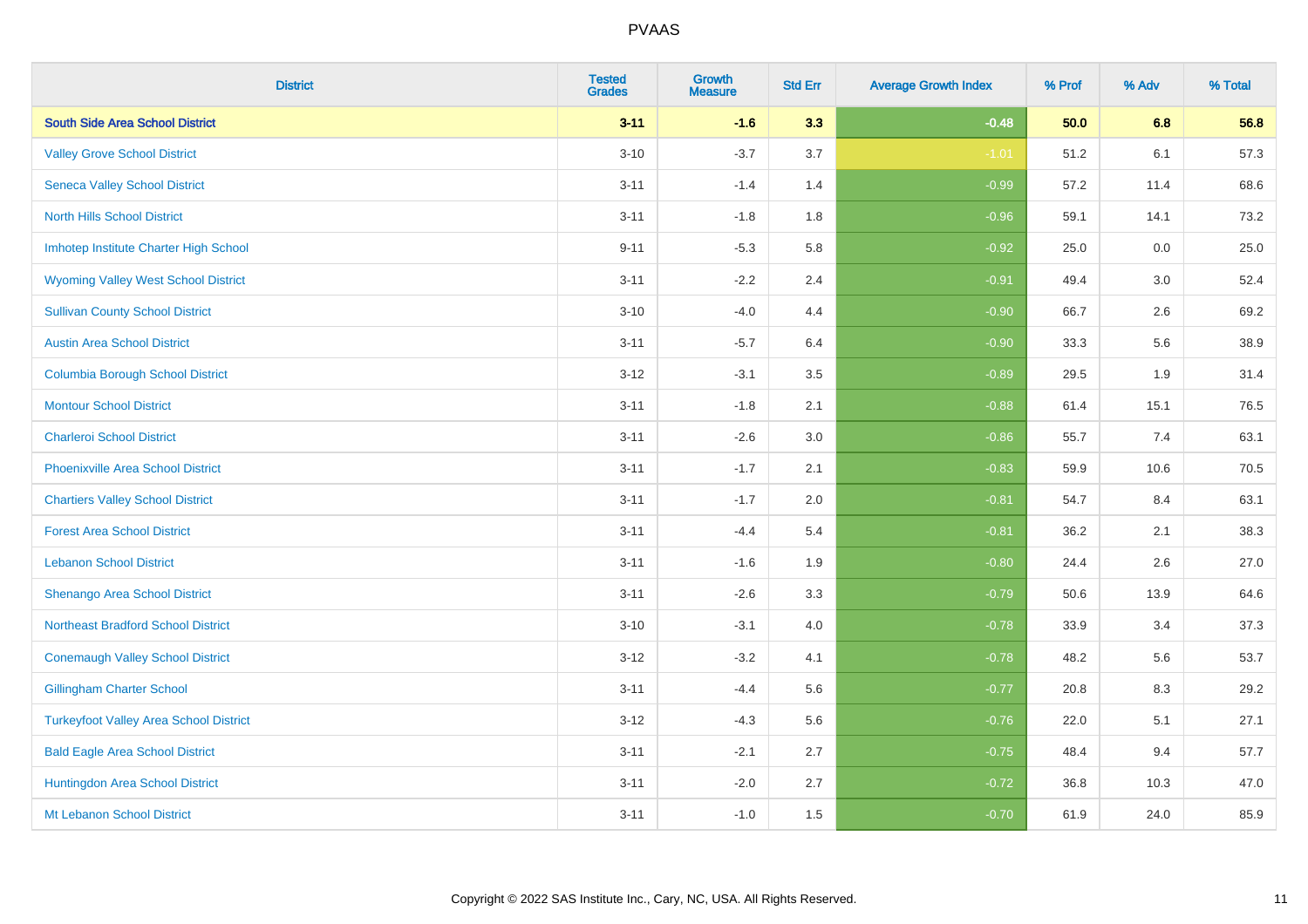| <b>District</b>                                         | <b>Tested</b><br><b>Grades</b> | <b>Growth</b><br><b>Measure</b> | <b>Std Err</b> | <b>Average Growth Index</b> | % Prof | % Adv | % Total |
|---------------------------------------------------------|--------------------------------|---------------------------------|----------------|-----------------------------|--------|-------|---------|
| <b>South Side Area School District</b>                  | $3 - 11$                       | $-1.6$                          | 3.3            | $-0.48$                     | 50.0   | 6.8   | 56.8    |
| <b>Lehighton Area School District</b>                   | $3 - 11$                       | $-1.6$                          | 2.3            | $-0.70$                     | 51.1   | 5.6   | 56.7    |
| <b>North Pocono School District</b>                     | $3 - 11$                       | $-2.3$                          | 3.4            | $-0.68$                     | 52.0   | 16.4  | 68.5    |
| <b>Cheltenham School District</b>                       | $3 - 11$                       | $-1.4$                          | 2.1            | $-0.67$                     | 46.1   | 10.0  | 56.1    |
| <b>Fannett-Metal School District</b>                    | $3 - 11$                       | $-3.4$                          | 5.1            | $-0.67$                     | 38.7   | 8.1   | 46.8    |
| <b>Susquehanna Community School District</b>            | $3 - 11$                       | $-2.8$                          | 4.2            | $-0.66$                     | 49.4   | 6.9   | 56.3    |
| <b>Burgettstown Area School District</b>                | $3 - 11$                       | $-2.1$                          | 3.4            | $-0.62$                     | 50.0   | 1.4   | 51.4    |
| <b>Clarion-Limestone Area School District</b>           | $3 - 12$                       | $-2.5$                          | 4.1            | $-0.60$                     | 56.8   | 6.8   | 63.6    |
| <b>Manheim Township School District</b>                 | $3 - 12$                       | $-0.9$                          | 1.6            | $-0.58$                     | 53.2   | 15.5  | 68.7    |
| <b>Central Greene School District</b>                   | $3 - 11$                       | $-1.6$                          | 2.8            | $-0.55$                     | 54.2   | 2.8   | 57.0    |
| <b>Mid Valley School District</b>                       | $3 - 10$                       | $-1.7$                          | 3.0            | $-0.55$                     | 45.1   | 7.8   | 52.9    |
| <b>Wyoming Area School District</b>                     | $3 - 10$                       | $-1.3$                          | 2.6            | $-0.50$                     | 53.8   | 10.8  | 64.6    |
| <b>Canon-Mcmillan School District</b>                   | $3 - 11$                       | $-0.8$                          | 1.6            | $-0.50$                     | 58.7   | 15.9  | 74.6    |
| <b>South Side Area School District</b>                  | $3 - 11$                       | $-1.6$                          | 3.3            | $-0.48$                     | 50.0   | 6.8   | 56.8    |
| <b>Elizabethtown Area School District</b>               | $3-12$                         | $-0.9$                          | 1.9            | $-0.47$                     | 50.0   | 11.2  | 61.2    |
| Center For Student Learning Charter School At Pennsbury | $6 - 12$                       | $-2.9$                          | 6.1            | $-0.47$                     | 42.9   | 0.0   | 42.9    |
| <b>Conewago Valley School District</b>                  | $3 - 12$                       | $-0.9$                          | 2.0            | $-0.45$                     | 51.7   | 9.6   | 61.3    |
| <b>Bangor Area School District</b>                      | $3-12$                         | $-0.9$                          | 2.0            | $-0.43$                     | 44.3   | 4.7   | 49.0    |
| <b>Shaler Area School District</b>                      | $3 - 11$                       | $-0.8$                          | 1.9            | $-0.43$                     | 49.1   | 9.6   | 58.7    |
| North Schuylkill School District                        | $3 - 11$                       | $-1.0$                          | 2.4            | $-0.42$                     | 41.8   | 5.1   | 46.8    |
| <b>Sharpsville Area School District</b>                 | $3 - 11$                       | $-1.4$                          | 3.5            | $-0.40$                     | 55.2   | 13.4  | 68.7    |
| <b>Bellwood-Antis School District</b>                   | $3 - 10$                       | $-1.2$                          | 3.2            | $-0.39$                     | 55.1   | 10.1  | 65.2    |
| <b>Palmerton Area School District</b>                   | $3 - 11$                       | $-1.2$                          | 3.0            | $-0.39$                     | 57.4   | 5.0   | 62.4    |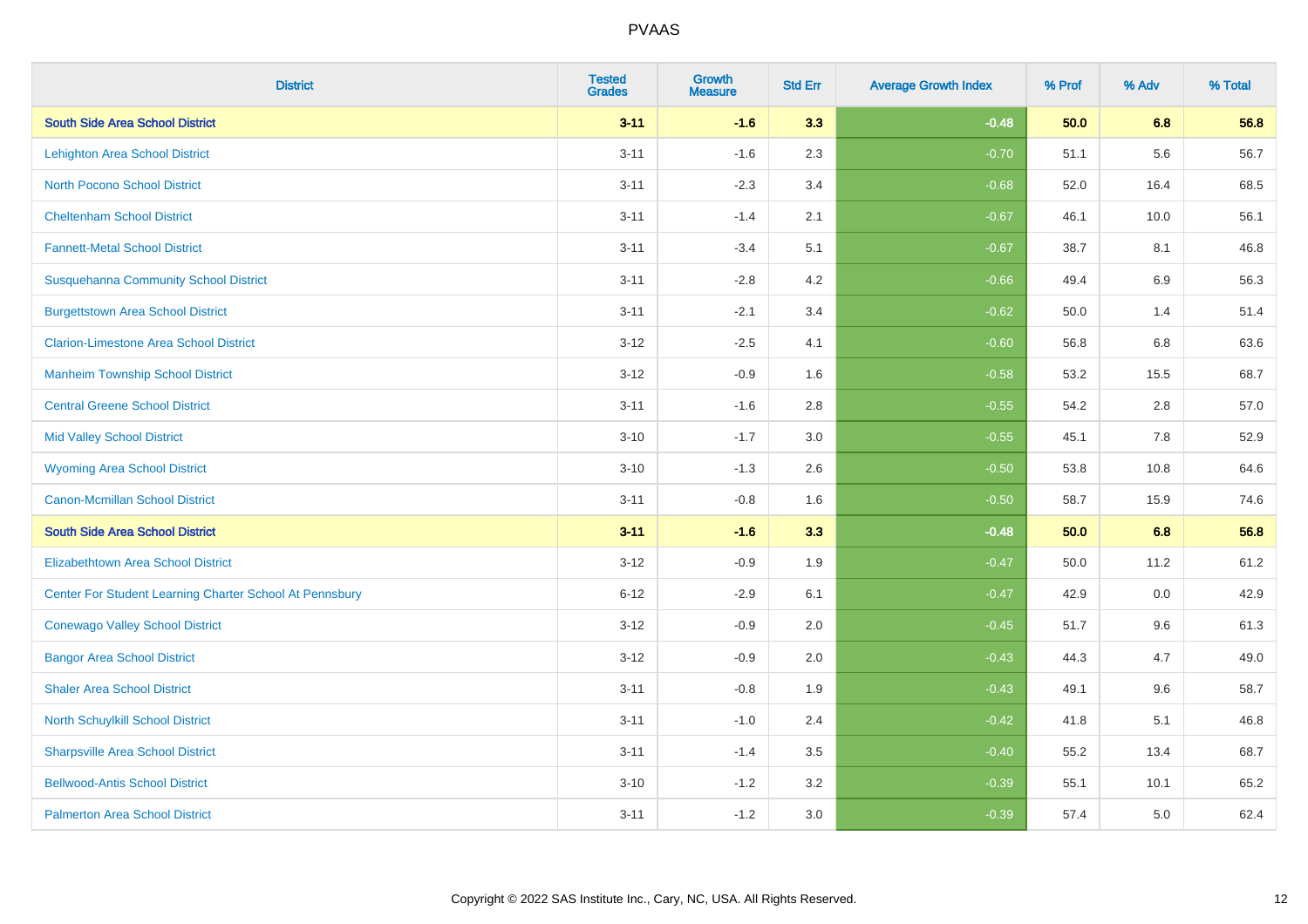| <b>District</b>                                    | <b>Tested</b><br><b>Grades</b> | <b>Growth</b><br><b>Measure</b> | <b>Std Err</b> | <b>Average Growth Index</b> | % Prof | % Adv   | % Total |
|----------------------------------------------------|--------------------------------|---------------------------------|----------------|-----------------------------|--------|---------|---------|
| <b>South Side Area School District</b>             | $3 - 11$                       | $-1.6$                          | 3.3            | $-0.48$                     | 50.0   | 6.8     | 56.8    |
| Hope For Hyndman Charter School                    | $3 - 11$                       | $-2.0$                          | 6.1            | $-0.32$                     | 33.3   | 0.0     | 33.3    |
| <b>Albert Gallatin Area School District</b>        | $3 - 11$                       | $-0.8$                          | 2.4            | $-0.32$                     | 54.5   | 10.0    | 64.6    |
| <b>Cornell School District</b>                     | $3 - 11$                       | $-1.6$                          | 5.0            | $-0.32$                     | 33.8   | 1.5     | 35.4    |
| <b>Tuscarora School District</b>                   | $3 - 11$                       | $-0.6$                          | 2.3            | $-0.27$                     | 45.1   | 8.1     | 53.2    |
| <b>Penn Manor School District</b>                  | $3 - 11$                       | $-0.4$                          | 1.6            | $-0.25$                     | 51.9   | 12.6    | 64.5    |
| <b>Lakeview School District</b>                    | $3 - 11$                       | $-0.9$                          | 3.7            | $-0.24$                     | 60.3   | 3.2     | 63.5    |
| <b>Glendale School District</b>                    | $3 - 10$                       | $-0.9$                          | 3.7            | $-0.24$                     | 50.0   | 5.4     | 55.4    |
| <b>Girard School District</b>                      | $3 - 11$                       | $-0.6$                          | 2.7            | $-0.22$                     | 53.9   | 15.6    | 69.6    |
| <b>Harrisburg City School District</b>             | $3 - 11$                       | $-0.4$                          | 2.1            | $-0.19$                     | 15.1   | 0.4     | 15.5    |
| <b>Panther Valley School District</b>              | $3 - 12$                       | $-0.6$                          | 3.3            | $-0.19$                     | 47.9   | 4.3     | 52.1    |
| <b>Westinghouse Arts Academy Charter School</b>    | $9 - 10$                       | $-0.7$                          | 3.6            | $-0.19$                     | 59.2   | 8.4     | 67.6    |
| <b>Millville Area School District</b>              | $3 - 12$                       | $-0.9$                          | 4.7            | $-0.18$                     | 51.4   | 5.4     | 56.8    |
| <b>Mount Carmel Area School District</b>           | $3 - 11$                       | $-0.6$                          | 3.1            | $-0.18$                     | 45.3   | 2.1     | 47.4    |
| <b>Crestwood School District</b>                   | $3 - 11$                       | $-0.4$                          | 2.4            | $-0.17$                     | 57.4   | 17.0    | 74.4    |
| Southern Lehigh School District                    | $3 - 11$                       | $-0.4$                          | 2.3            | $-0.17$                     | 66.1   | 11.9    | 78.0    |
| <b>Achievement House Charter School</b>            | $7 - 11$                       | $-0.7$                          | 4.0            | $-0.17$                     | 32.5   | $2.6\,$ | 35.1    |
| <b>Bellefonte Area School District</b>             | $3 - 11$                       | $-0.4$                          | 2.2            | $-0.17$                     | 47.6   | 10.6    | 58.2    |
| <b>Otto-Eldred School District</b>                 | $3 - 11$                       | $-0.7$                          | 4.2            | $-0.15$                     | 56.2   | $6.2\,$ | 62.5    |
| <b>Oley Valley School District</b>                 | $3 - 11$                       | $-0.4$                          | 2.8            | $-0.15$                     | 43.1   | 12.9    | 56.0    |
| Philadelphia Electrical & Tech Charter High School | $10 - 10$                      | $-0.5$                          | 2.9            | $-0.15$                     | 8.8    | 0.0     | 8.8     |
| <b>Central Fulton School District</b>              | $3 - 11$                       | $-0.5$                          | 3.5            | $-0.14$                     | 51.4   | 8.6     | 60.0    |
| <b>Blue Ridge School District</b>                  | $3 - 11$                       | $-0.5$                          | 3.6            | $-0.12$                     | 44.6   | 3.1     | 47.7    |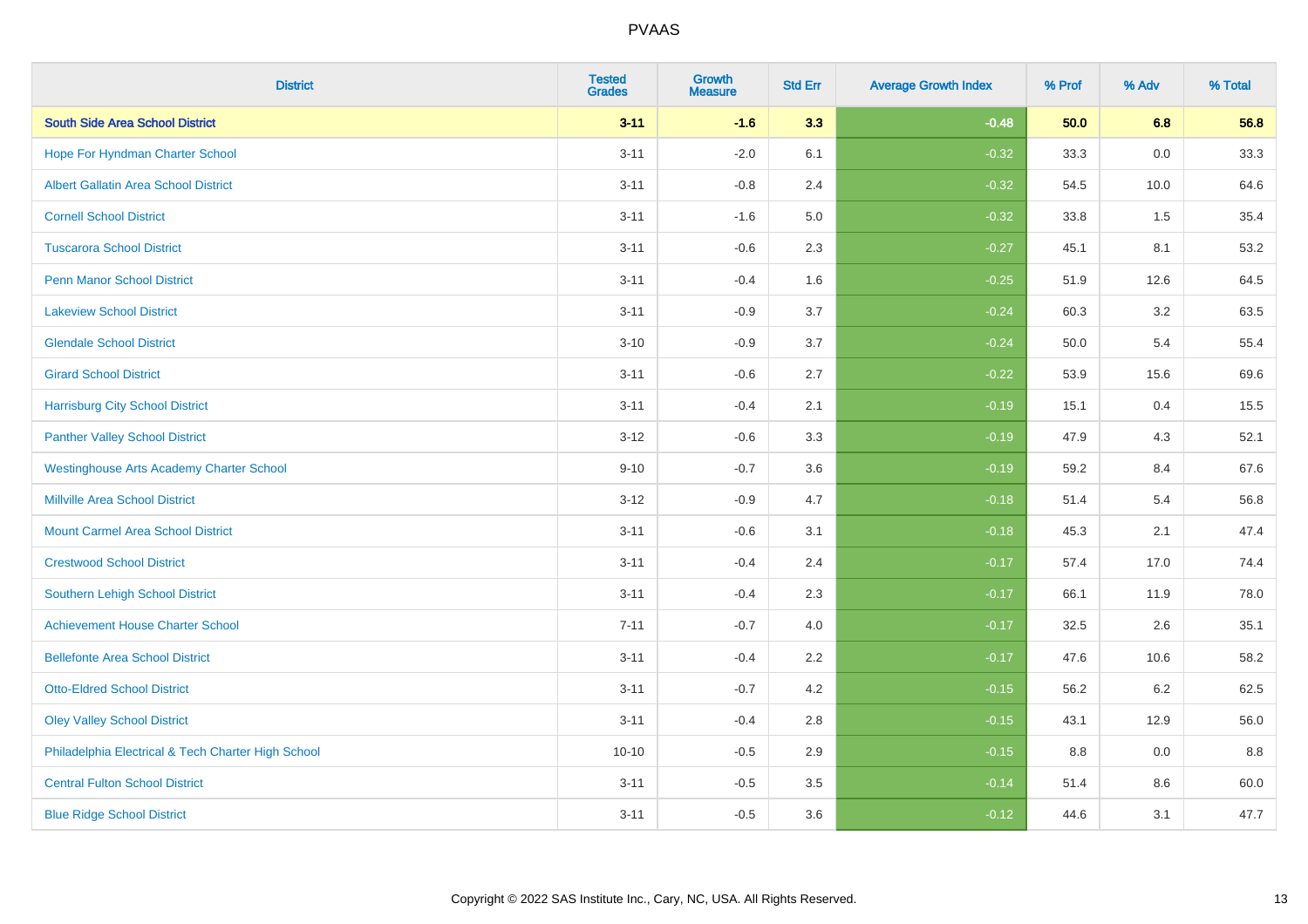| <b>District</b>                          | <b>Tested</b><br><b>Grades</b> | <b>Growth</b><br><b>Measure</b> | <b>Std Err</b> | <b>Average Growth Index</b> | % Prof | % Adv | % Total |
|------------------------------------------|--------------------------------|---------------------------------|----------------|-----------------------------|--------|-------|---------|
| <b>South Side Area School District</b>   | $3 - 11$                       | $-1.6$                          | 3.3            | $-0.48$                     | 50.0   | 6.8   | 56.8    |
| New Kensington-Arnold School District    | $3 - 11$                       | $-0.4$                          | 3.8            | $-0.10$                     | 40.7   | 3.7   | 44.4    |
| <b>Chester-Upland School District</b>    | $3 - 11$                       | $-0.3$                          | 2.7            | $-0.09$                     | 13.8   | 0.8   | 14.6    |
| <b>Warren County School District</b>     | $3 - 11$                       | $-0.1$                          | 1.8            | $-0.06$                     | 37.2   | 5.3   | 42.6    |
| <b>Mercer Area School District</b>       | $3 - 11$                       | $-0.2$                          | 3.3            | $-0.06$                     | 56.0   | 8.0   | 64.0    |
| <b>Avella Area School District</b>       | $3 - 12$                       | $-0.3$                          | 4.7            | $-0.05$                     | 49.3   | 14.5  | 63.8    |
| <b>Kutztown Area School District</b>     | $3 - 12$                       | $-0.2$                          | 3.2            | $-0.05$                     | 55.4   | 13.3  | 68.7    |
| <b>Susquenita School District</b>        | $3 - 11$                       | $-0.1$                          | 2.8            | $-0.01$                     | 47.7   | 10.1  | 57.8    |
| <b>Penn Cambria School District</b>      | $3 - 11$                       | $-0.0$                          | 2.7            | $-0.01$                     | 61.5   | 7.7   | 69.2    |
| <b>Wilkes-Barre Area School District</b> | $3 - 11$                       | 0.1                             | 3.2            | 0.02                        | 35.5   | 5.4   | 40.9    |
| East Stroudsburg Area School District    | $3 - 11$                       | 0.1                             | 1.6            | 0.05                        | 45.8   | 7.8   | 53.6    |
| <b>West Branch Area School District</b>  | $3 - 11$                       | 0.2                             | 3.8            | 0.05                        | 47.2   | 1.9   | 49.1    |
| <b>Hempfield School District</b>         | $3 - 11$                       | 0.1                             | 1.4            | 0.08                        | 58.2   | 9.9   | 68.2    |
| Insight PA Cyber Charter School          | $3 - 11$                       | 0.7                             | 5.7            | 0.12                        | 50.0   | 4.8   | 54.8    |
| <b>Danville Area School District</b>     | $3 - 11$                       | 0.4                             | 2.6            | 0.15                        | 57.4   | 18.4  | 75.7    |
| <b>Smethport Area School District</b>    | $3 - 12$                       | 0.6                             | 3.9            | 0.15                        | 37.0   | 1.8   | 38.9    |
| <b>Northern Lebanon School District</b>  | $3 - 11$                       | 0.4                             | 2.5            | 0.15                        | 28.0   | 3.0   | 31.0    |
| <b>Brockway Area School District</b>     | $3 - 11$                       | 0.6                             | 3.6            | 0.16                        | 49.2   | 7.7   | 56.9    |
| <b>Reynolds School District</b>          | $3 - 10$                       | 0.5                             | 3.4            | 0.16                        | 52.1   | 7.0   | 59.2    |
| <b>Jersey Shore Area School District</b> | $3 - 11$                       | 0.5                             | 2.6            | 0.21                        | 47.1   | 9.2   | 56.2    |
| <b>Bloomsburg Area School District</b>   | $3 - 10$                       | 0.7                             | 3.0            | 0.23                        | 55.9   | 11.8  | 67.6    |
| <b>Greenville Area School District</b>   | $3 - 11$                       | 0.7                             | 2.9            | 0.26                        | 53.4   | 6.9   | 60.3    |
| <b>Greater Latrobe School District</b>   | $3 - 11$                       | 0.6                             | 1.9            | 0.31                        | 55.5   | 14.1  | 69.5    |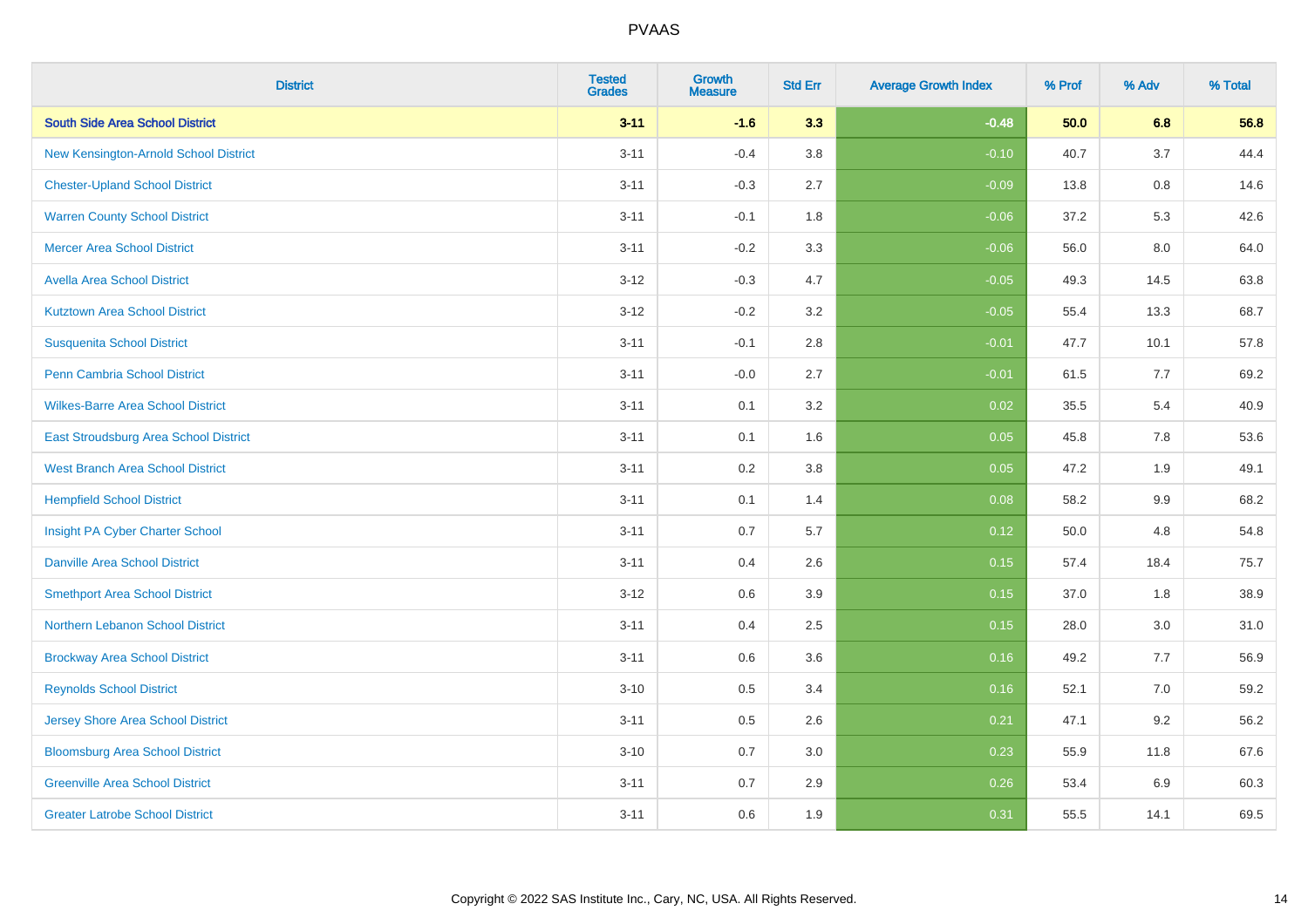| <b>District</b>                                   | <b>Tested</b><br><b>Grades</b> | <b>Growth</b><br><b>Measure</b> | <b>Std Err</b> | <b>Average Growth Index</b> | % Prof | % Adv   | % Total |
|---------------------------------------------------|--------------------------------|---------------------------------|----------------|-----------------------------|--------|---------|---------|
| <b>South Side Area School District</b>            | $3 - 11$                       | $-1.6$                          | 3.3            | $-0.48$                     | 50.0   | 6.8     | 56.8    |
| Lehigh Valley Academy Regional Charter School     | $3 - 11$                       | 0.7                             | 2.3            | 0.32                        | 46.3   | $5.0\,$ | 51.4    |
| <b>Lower Dauphin School District</b>              | $3 - 11$                       | 0.6                             | 1.9            | 0.33                        | 49.2   | 12.6    | 61.8    |
| <b>Wyomissing Area School District</b>            | $3 - 12$                       | 0.8                             | 2.6            | 0.33                        | 55.7   | 17.6    | 73.3    |
| <b>Mastery Charter School - Thomas Campus</b>     | $3 - 10$                       | 2.1                             | 6.2            | 0.33                        | 28.6   | 0.0     | 28.6    |
| <b>Wallingford-Swarthmore School District</b>     | $3 - 10$                       | 0.9                             | 2.4            | 0.38                        | 64.4   | 22.7    | 87.1    |
| <b>Gateway School District</b>                    | $3 - 11$                       | 0.8                             | 2.2            | 0.38                        | 52.1   | 13.8    | 65.9    |
| <b>Lakeland School District</b>                   | $3 - 11$                       | 1.1                             | 2.8            | 0.38                        | 48.6   | 3.7     | 52.3    |
| <b>South Eastern School District</b>              | $3 - 11$                       | 0.9                             | 2.4            | 0.39                        | 54.8   | 6.6     | 61.4    |
| <b>Tussey Mountain School District</b>            | $3 - 12$                       | 1.5                             | 3.7            | 0.40                        | 38.6   | 1.8     | 40.4    |
| <b>Newport School District</b>                    | $3 - 12$                       | 1.4                             | 3.5            | 0.41                        | 51.5   | 10.3    | 61.8    |
| <b>Galeton Area School District</b>               | $3 - 11$                       | 2.2                             | 5.3            | 0.42                        | 41.3   | 4.4     | 45.6    |
| <b>Mastery Charter High School-Lenfest Campus</b> | $7 - 11$                       | 2.5                             | 5.7            | 0.43                        | 40.0   | 0.0     | 40.0    |
| <b>Union Area School District</b>                 | $3 - 11$                       | 1.9                             | 4.3            | 0.44                        | 61.5   | 0.0     | 61.5    |
| <b>Roberto Clemente Charter School</b>            | $3 - 12$                       | 2.2                             | 4.9            | 0.45                        | 27.5   | $5.0\,$ | 32.5    |
| <b>Purchase Line School District</b>              | $3 - 12$                       | 1.7                             | 3.5            | 0.47                        | 43.1   | 5.4     | 48.5    |
| <b>Upper Adams School District</b>                | $3 - 11$                       | 1.3                             | 2.9            | 0.47                        | 55.2   | 8.6     | 63.8    |
| <b>Hanover Area School District</b>               | $3 - 11$                       | 2.2                             | 4.6            | 0.48                        | 42.9   | 5.7     | 48.6    |
| <b>Radnor Township School District</b>            | $3 - 12$                       | 1.0                             | 2.1            | 0.50                        | 65.0   | 23.2    | 88.2    |
| <b>Union School District</b>                      | $3 - 12$                       | 2.3                             | 4.2            | 0.54                        | 32.6   | 7.0     | 39.5    |
| <b>Schuylkill Valley School District</b>          | $3 - 11$                       | 1.4                             | 2.5            | 0.56                        | 55.1   | 10.2    | 65.3    |
| <b>Forbes Road School District</b>                | $3 - 11$                       | 2.8                             | 5.1            | 0.56                        | 41.4   | 10.3    | 51.7    |
| <b>Commodore Perry School District</b>            | $3 - 11$                       | 3.2                             | 5.5            | 0.58                        | 58.3   | 0.0     | 58.3    |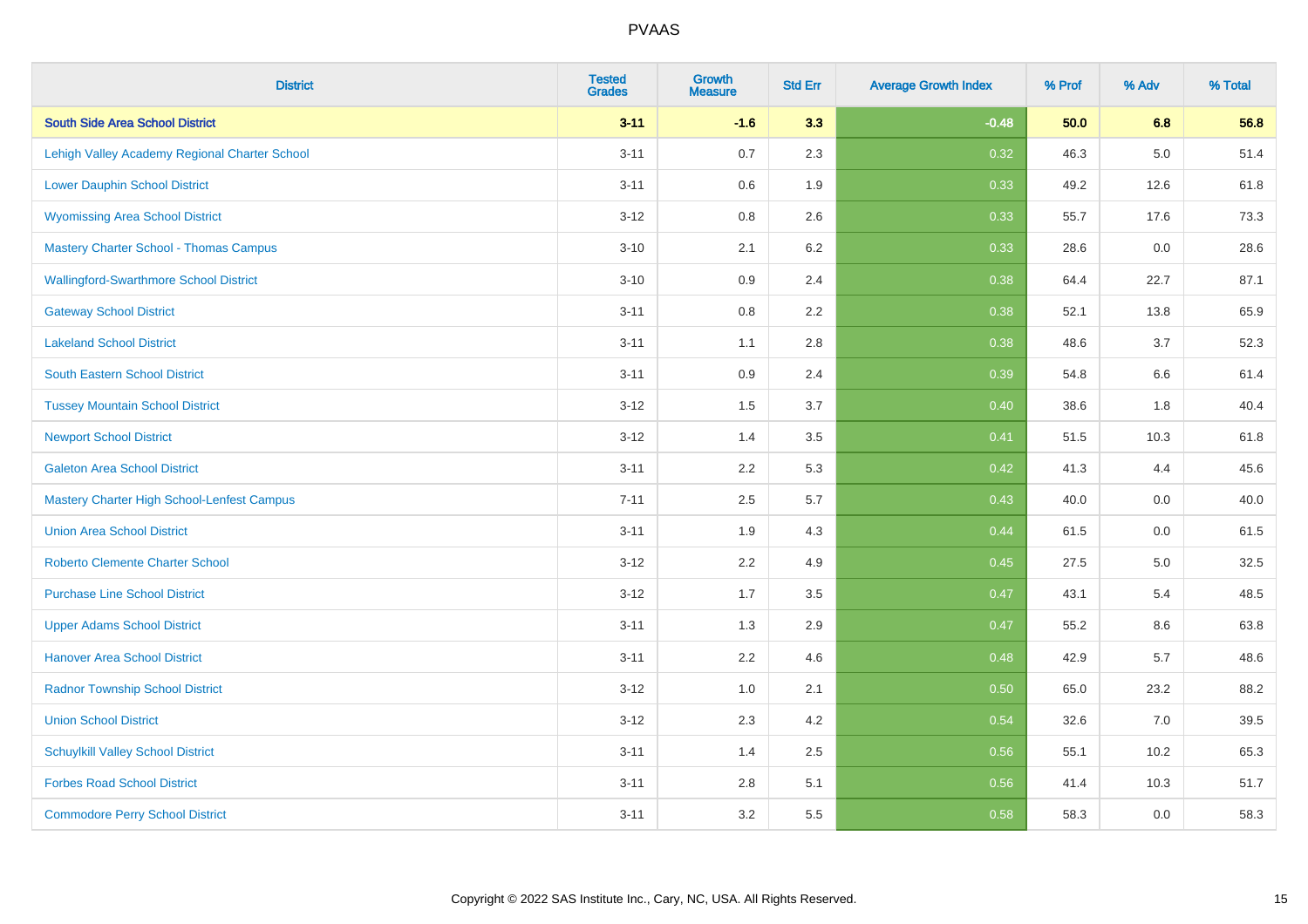| <b>District</b>                                | <b>Tested</b><br><b>Grades</b> | <b>Growth</b><br><b>Measure</b> | <b>Std Err</b> | <b>Average Growth Index</b> | % Prof | % Adv   | % Total |
|------------------------------------------------|--------------------------------|---------------------------------|----------------|-----------------------------|--------|---------|---------|
| <b>South Side Area School District</b>         | $3 - 11$                       | $-1.6$                          | 3.3            | $-0.48$                     | 50.0   | 6.8     | 56.8    |
| <b>Laurel School District</b>                  | $3 - 11$                       | 1.8                             | 3.1            | 0.59                        | 70.1   | $2.3\,$ | 72.4    |
| <b>United School District</b>                  | $3 - 11$                       | 2.1                             | 3.4            | 0.63                        | 60.3   | 6.6     | 66.9    |
| <b>Athens Area School District</b>             | $3 - 11$                       | 1.6                             | 2.5            | 0.64                        | 46.9   | 7.6     | 54.5    |
| <b>Harmony Area School District</b>            | $3 - 10$                       | 4.5                             | 6.3            | 0.72                        | 33.3   | 13.3    | 46.7    |
| Southeastern Greene School District            | $3 - 10$                       | 3.3                             | 4.6            | 0.72                        | 57.6   | 6.1     | 63.6    |
| Urban Pathways 6-12 Charter School             | $6 - 11$                       | 4.8                             | 6.4            | 0.75                        | 28.6   | 0.0     | 28.6    |
| <b>Camp Hill School District</b>               | $3 - 12$                       | 2.3                             | 3.0            | 0.78                        | 53.6   | 17.5    | 71.1    |
| <b>Marple Newtown School District</b>          | $3 - 11$                       | 2.0                             | 2.4            | 0.81                        | 57.6   | 12.8    | 70.4    |
| <b>Mcguffey School District</b>                | $3 - 11$                       | 2.1                             | 2.6            | 0.81                        | 57.7   | 3.1     | 60.8    |
| North Clarion County School District           | $3 - 12$                       | 3.7                             | 4.3            | 0.85                        | 67.5   | 15.0    | 82.5    |
| West Jefferson Hills School District           | $3 - 11$                       | 1.8                             | 2.1            | 0.88                        | 55.7   | 20.8    | 76.4    |
| South Fayette Township School District         | $3 - 11$                       | 1.7                             | 2.0            | 0.88                        | 61.0   | 26.5    | 87.6    |
| <b>Bedford Area School District</b>            | $3 - 11$                       | 2.5                             | 2.6            | 0.93                        | 48.5   | 10.0    | 58.5    |
| Northwestern Lehigh School District            | $3 - 11$                       | 2.2                             | 2.3            | 0.93                        | 53.3   | 9.7     | 63.0    |
| <b>Keystone School District</b>                | $3 - 11$                       | 3.1                             | 3.3            | 0.94                        | 50.6   | 6.5     | 57.1    |
| <b>Baldwin-Whitehall School District</b>       | $3 - 11$                       | 1.8                             | 1.9            | 0.94                        | 58.6   | 8.6     | 67.1    |
| <b>Clairton City School District</b>           | $3 - 11$                       | 3.5                             | 3.7            | 0.95                        | 13.4   | 0.0     | 13.4    |
| <b>Lower Moreland Township School District</b> | $3 - 11$                       | 2.0                             | 2.2            | 0.95                        | 62.8   | 17.0    | 79.8    |
| <b>Berlin Brothersvalley School District</b>   | $3 - 11$                       | 4.0                             | 4.2            | 0.96                        | 48.8   | 14.0    | 62.8    |
| <b>Hopewell Area School District</b>           | $3 - 11$                       | 2.6                             | 2.7            | 0.97                        | 58.4   | 4.0     | 62.4    |
| <b>Bensalem Township School District</b>       | $3 - 11$                       | 1.6                             | 1.6            | 0.98                        | 38.8   | 8.3     | 47.1    |
| Lehigh Career & Technical Institute            | $10 - 12$                      | 5.6                             | 5.6            | 0.99                        | 78.3   | 0.0     | 78.3    |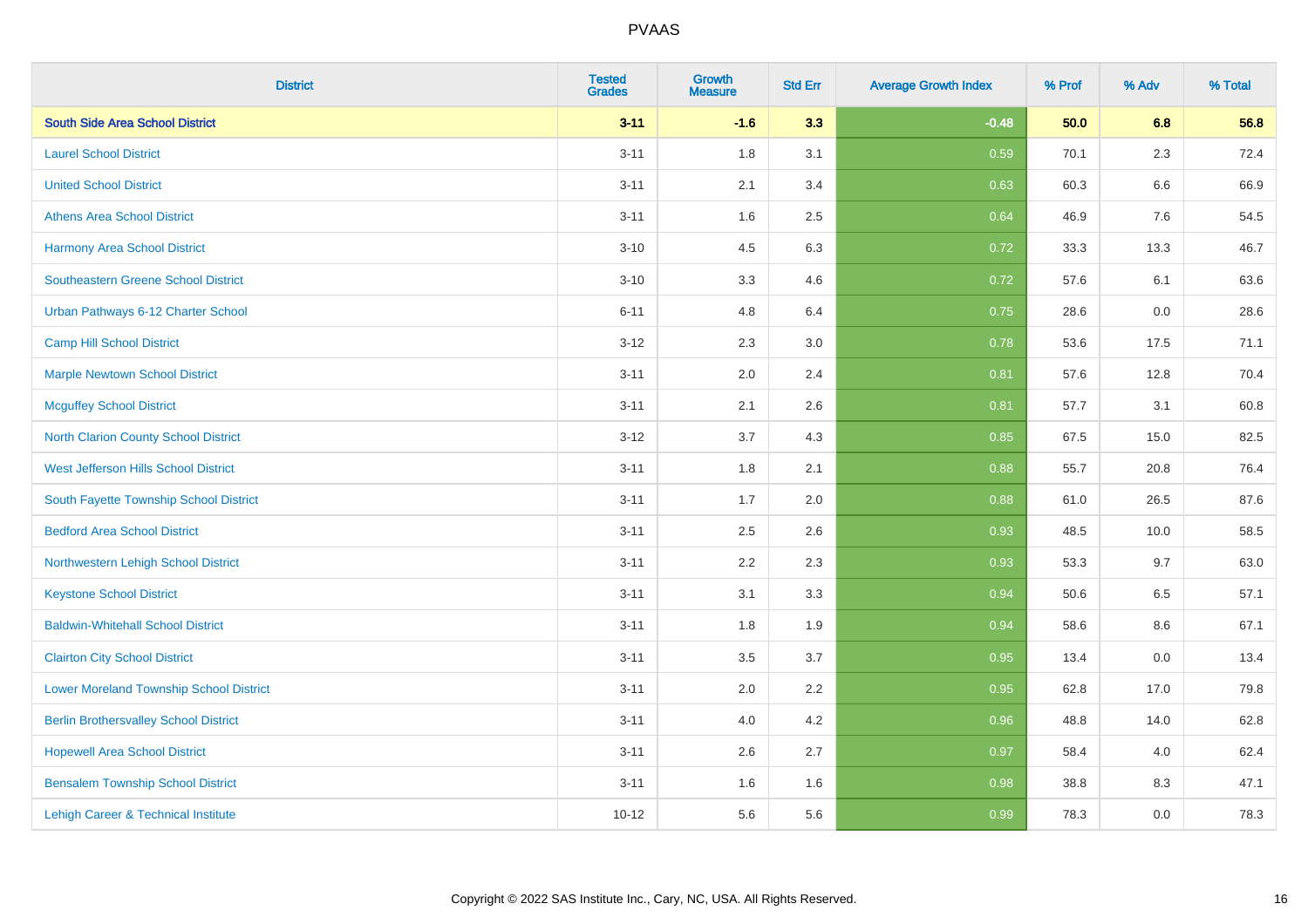| <b>District</b>                           | <b>Tested</b><br><b>Grades</b> | <b>Growth</b><br><b>Measure</b> | <b>Std Err</b> | <b>Average Growth Index</b> | % Prof | % Adv | % Total |
|-------------------------------------------|--------------------------------|---------------------------------|----------------|-----------------------------|--------|-------|---------|
| <b>South Side Area School District</b>    | $3 - 11$                       | $-1.6$                          | 3.3            | $-0.48$                     | 50.0   | 6.8   | 56.8    |
| Mastery Charter School - Pickett Campus   | $6 - 10$                       | 5.6                             | 5.7            | 1.00                        | 27.8   | 0.0   | 27.8    |
| <b>Tunkhannock Area School District</b>   | $3 - 11$                       | 2.3                             | 2.2            | 1.01                        | 44.9   | 9.6   | 54.6    |
| <b>Manheim Central School District</b>    | $3 - 11$                       | 2.1                             | 2.1            | 1.01                        | 53.2   | 11.6  | 64.8    |
| <b>Franklin Regional School District</b>  | $3 - 11$                       | 2.0                             | 1.9            | 1.02                        | 66.7   | 15.5  | 82.1    |
| <b>Williamsport Area School District</b>  | $3 - 11$                       | 1.9                             | 1.8            | 1.04                        | 44.1   | 12.8  | 56.9    |
| <b>General Mclane School District</b>     | $3 - 11$                       | 3.1                             | 2.9            | 1.07                        | 62.3   | 4.9   | 67.2    |
| Meyersdale Area School District           | $3 - 11$                       | 4.2                             | 4.0            | 1.07                        | 43.1   | 6.9   | 50.0    |
| Leechburg Area School District            | $3 - 11$                       | 4.4                             | 4.0            | 1.09                        | 47.8   | 19.6  | 67.4    |
| Morrisville Borough School District       | $3 - 11$                       | 4.8                             | 4.3            | $1.10$                      | 30.2   | 2.3   | 32.6    |
| <b>Tidioute Community Charter School</b>  | $3 - 11$                       | 5.7                             | 5.1            | 1.11                        | 34.4   | 21.9  | 56.2    |
| Esperanza Cyber Charter School            | $3 - 11$                       | 7.1                             | 6.1            | 1.16                        | 9.1    | 0.0   | 9.1     |
| <b>Central Cambria School District</b>    | $3 - 11$                       | $3.0\,$                         | 2.5            | 1.17                        | 56.2   | 9.7   | 66.0    |
| Shanksville-Stonycreek School District    | $3 - 10$                       | $7.0\,$                         | 5.9            | 1.20                        | 64.7   | 17.6  | 82.4    |
| <b>Port Allegany School District</b>      | $3 - 11$                       | 4.4                             | 3.6            | 1.21                        | 28.1   | 9.4   | 37.5    |
| <b>Halifax Area School District</b>       | $3 - 11$                       | 4.7                             | 3.9            | 1.22                        | 61.5   | 9.6   | 71.2    |
| <b>Woodland Hills School District</b>     | $3-12$                         | 3.2                             | 2.6            | 1.22                        | 31.4   | 3.6   | 35.0    |
| <b>Line Mountain School District</b>      | $3 - 11$                       | 4.1                             | 3.2            | $1.27$                      | 52.9   | 9.2   | 62.1    |
| <b>Donegal School District</b>            | $3 - 12$                       | 3.1                             | 2.4            | 1.29                        | 60.6   | 9.1   | 69.7    |
| <b>Fairview School District</b>           | $3 - 11$                       | 3.4                             | 2.6            | 1.32                        | 57.2   | 17.6  | 74.8    |
| <b>Spring Cove School District</b>        | $3 - 11$                       | 3.4                             | 2.5            | 1.33                        | 47.8   | 12.7  | 60.4    |
| <b>Ligonier Valley School District</b>    | $3 - 11$                       | 4.2                             | 3.1            | 1.34                        | 59.1   | 10.3  | 69.5    |
| Mastery Charter School - Shoemaker Campus | $7 - 10$                       | 4.1                             | 3.0            | 1.34                        | 20.9   | 3.3   | 24.2    |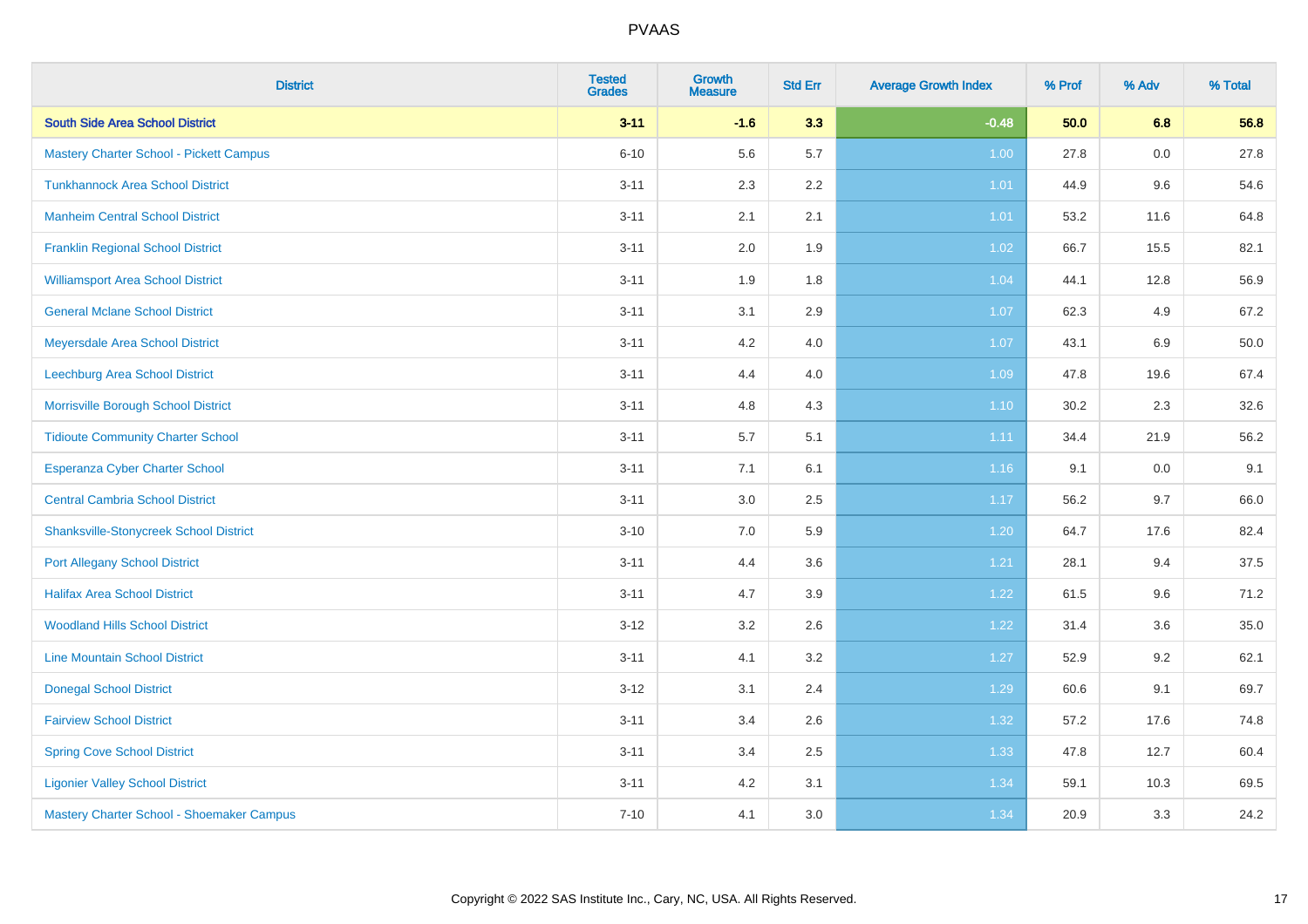| <b>District</b>                                    | <b>Tested</b><br><b>Grades</b> | <b>Growth</b><br><b>Measure</b> | <b>Std Err</b> | <b>Average Growth Index</b> | % Prof | % Adv | % Total |
|----------------------------------------------------|--------------------------------|---------------------------------|----------------|-----------------------------|--------|-------|---------|
| <b>South Side Area School District</b>             | $3 - 11$                       | $-1.6$                          | 3.3            | $-0.48$                     | 50.0   | 6.8   | 56.8    |
| <b>Pottsgrove School District</b>                  | $3 - 11$                       | $2.8\,$                         | 2.0            | 1.35                        | 44.0   | 10.0  | 53.9    |
| <b>MaST Community Charter School II</b>            | $3 - 10$                       | 4.4                             | 3.2            | 1.37                        | 28.4   | 3.4   | 31.8    |
| <b>West York Area School District</b>              | $3 - 12$                       | 3.2                             | 2.3            | 1.38                        | 53.8   | 4.4   | 58.2    |
| Capital Area School for the Arts Charter School    | $9 - 11$                       | 5.8                             | 4.1            | 1.39                        | 59.3   | 18.6  | 78.0    |
| <b>KIPP Dubois Charter School</b>                  | $9 - 10$                       | 4.7                             | 3.3            | 1.40                        | 31.0   | 1.4   | 32.4    |
| <b>Lincoln Park Performing Arts Charter School</b> | $7 - 11$                       | 3.6                             | 2.5            | 1.42                        | 59.6   | 14.7  | 74.3    |
| <b>Methacton School District</b>                   | $3 - 11$                       | 2.5                             | 1.7            | 1.43                        | 62.5   | 16.4  | 79.0    |
| <b>Towanda Area School District</b>                | $3 - 11$                       | 4.0                             | 2.8            | 1.44                        | 39.4   | 6.6   | 46.0    |
| <b>Punxsutawney Area School District</b>           | $3 - 11$                       | 4.2                             | 2.9            | $1.45$                      | 55.0   | 5.5   | 60.6    |
| <b>Everett Area School District</b>                | $3 - 11$                       | 5.0                             | 3.4            | 1.47                        | 60.5   | 1.3   | 61.8    |
| <b>New Brighton Area School District</b>           | $3 - 11$                       | 4.6                             | 3.1            | $1.47$                      | 60.9   | 5.8   | 66.7    |
| <b>Loyalsock Township School District</b>          | $3 - 12$                       | 4.2                             | 2.8            | 1.47                        | 54.3   | 2.1   | 56.4    |
| <b>Burrell School District</b>                     | $3 - 11$                       | 4.5                             | 3.1            | 1.48                        | 58.5   | 13.8  | 72.3    |
| <b>Warrior Run School District</b>                 | $3 - 11$                       | 4.6                             | 3.0            | 1.51                        | 40.9   | 8.1   | 49.0    |
| <b>Armstrong School District</b>                   | $3 - 11$                       | 2.6                             | 1.7            | 1.53                        | 51.5   | 6.1   | 57.6    |
| <b>South Butler County School District</b>         | $3 - 10$                       | 3.9                             | 2.5            | 1.54                        | 53.1   | 16.6  | 69.7    |
| <b>Pleasant Valley School District</b>             | $3 - 11$                       | 3.1                             | 2.0            | 1.57                        | 57.2   | 5.5   | 62.8    |
| <b>Hermitage School District</b>                   | $3 - 12$                       | $3.8\,$                         | 2.4            | 1.60                        | 57.5   | 9.3   | 66.8    |
| Esperanza Academy Charter School                   | $4 - 11$                       | 4.0                             | 2.5            | 1.61                        | 32.4   | 0.7   | 33.1    |
| Millersburg Area School District                   | $3 - 11$                       | 6.2                             | 3.8            | 1.63                        | 51.8   | 7.4   | 59.3    |
| <b>Conrad Weiser Area School District</b>          | $3 - 11$                       | 3.6                             | 2.2            | 1.63                        | 52.1   | 2.1   | 54.2    |
| Allegheny-Clarion Valley School District           | $3 - 10$                       | 7.8                             | 4.7            | 1.65                        | 53.3   | 3.3   | 56.7    |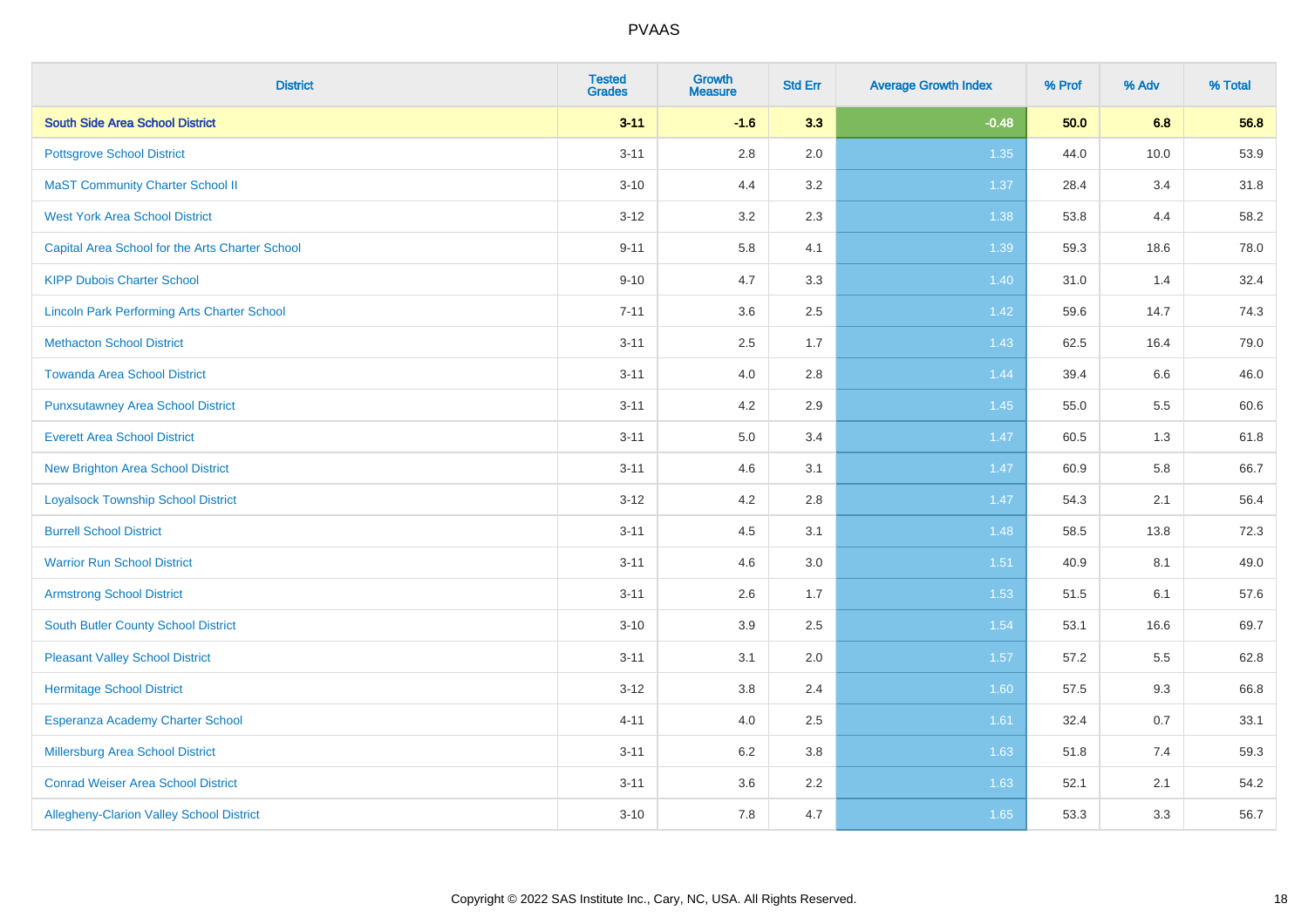| <b>District</b>                             | <b>Tested</b><br><b>Grades</b> | <b>Growth</b><br><b>Measure</b> | <b>Std Err</b> | <b>Average Growth Index</b> | % Prof | % Adv   | % Total |
|---------------------------------------------|--------------------------------|---------------------------------|----------------|-----------------------------|--------|---------|---------|
| <b>South Side Area School District</b>      | $3 - 11$                       | $-1.6$                          | 3.3            | $-0.48$                     | 50.0   | 6.8     | 56.8    |
| <b>Central Bucks School District</b>        | $3 - 11$                       | 1.6                             | 0.9            | 1.66                        | 63.0   | 16.8    | 79.8    |
| <b>Oswayo Valley School District</b>        | $3-12$                         | 8.5                             | 5.0            | 1.68                        | 50.0   | 16.7    | 66.7    |
| <b>Reach Cyber Charter School</b>           | $3 - 11$                       | 8.1                             | 4.7            | 1.72                        | 42.4   | 4.6     | 47.0    |
| <b>Northgate School District</b>            | $3 - 11$                       | 6.3                             | 3.6            | 1.73                        | 53.3   | 16.7    | 70.0    |
| <b>Bentworth School District</b>            | $3 - 11$                       | 5.7                             | 3.2            | 1.75                        | 44.2   | 19.5    | 63.6    |
| <b>Salisbury Township School District</b>   | $3 - 11$                       | 6.3                             | 3.6            | 1.77                        | 46.2   | 6.6     | 52.8    |
| <b>York Academy Regional Charter School</b> | $3 - 11$                       | 9.0                             | 5.0            | 1.79                        | 55.2   | 0.0     | 55.2    |
| <b>Sto-Rox School District</b>              | $3 - 10$                       | 6.6                             | 3.7            | 1.80                        | 13.4   | $0.0\,$ | 13.4    |
| <b>Laurel Highlands School District</b>     | $3 - 11$                       | 4.3                             | 2.4            | 1.81                        | 44.9   | 9.6     | 54.5    |
| <b>Hanover Public School District</b>       | $3 - 11$                       | 5.2                             | 2.8            | 1.83                        | 52.2   | 14.4    | 66.7    |
| <b>Blacklick Valley School District</b>     | $3 - 11$                       | 8.0                             | 4.3            | 1.85                        | 34.1   | 0.0     | 34.1    |
| <b>Monessen City School District</b>        | $3 - 10$                       | 8.3                             | 4.5            | 1.85                        | 42.9   | 2.9     | 45.7    |
| <b>Uniontown Area School District</b>       | $3 - 11$                       | 6.0                             | 3.2            | 1.87                        | 62.4   | 5.9     | 68.2    |
| <b>Sharon City School District</b>          | $3 - 11$                       | 4.9                             | 2.6            | 1.87                        | 48.2   | 5.3     | 53.4    |
| <b>Steel Valley School District</b>         | $3 - 11$                       | 6.5                             | 3.4            | 1.89                        | 50.7   | 5.6     | 56.3    |
| <b>Western Wayne School District</b>        | $3 - 11$                       | 5.6                             | 2.9            | 1.93                        | 41.3   | 17.4    | 58.7    |
| <b>Pottsville Area School District</b>      | $3-12$                         | 4.4                             | 2.3            | 1.94                        | 44.8   | 5.4     | 50.2    |
| <b>Beaver Area School District</b>          | $3 - 10$                       | 4.7                             | 2.4            | 1.94                        | 57.4   | 16.8    | 74.2    |
| <b>West Allegheny School District</b>       | $3-12$                         | 4.0                             | 2.1            | 1.96                        | 63.1   | 15.7    | 78.8    |
| <b>Central Valley School District</b>       | $3 - 10$                       | 4.8                             | 2.4            | 1.98                        | 56.9   | 9.0     | 65.9    |
| Altoona Area School District                | $3 - 12$                       | 3.3                             | 1.6            | 1.99                        | 47.7   | 8.2     | 55.9    |
| <b>Blackhawk School District</b>            | $3 - 11$                       | 4.7                             | 2.3            | 2.01                        | 55.8   | 8.8     | 64.6    |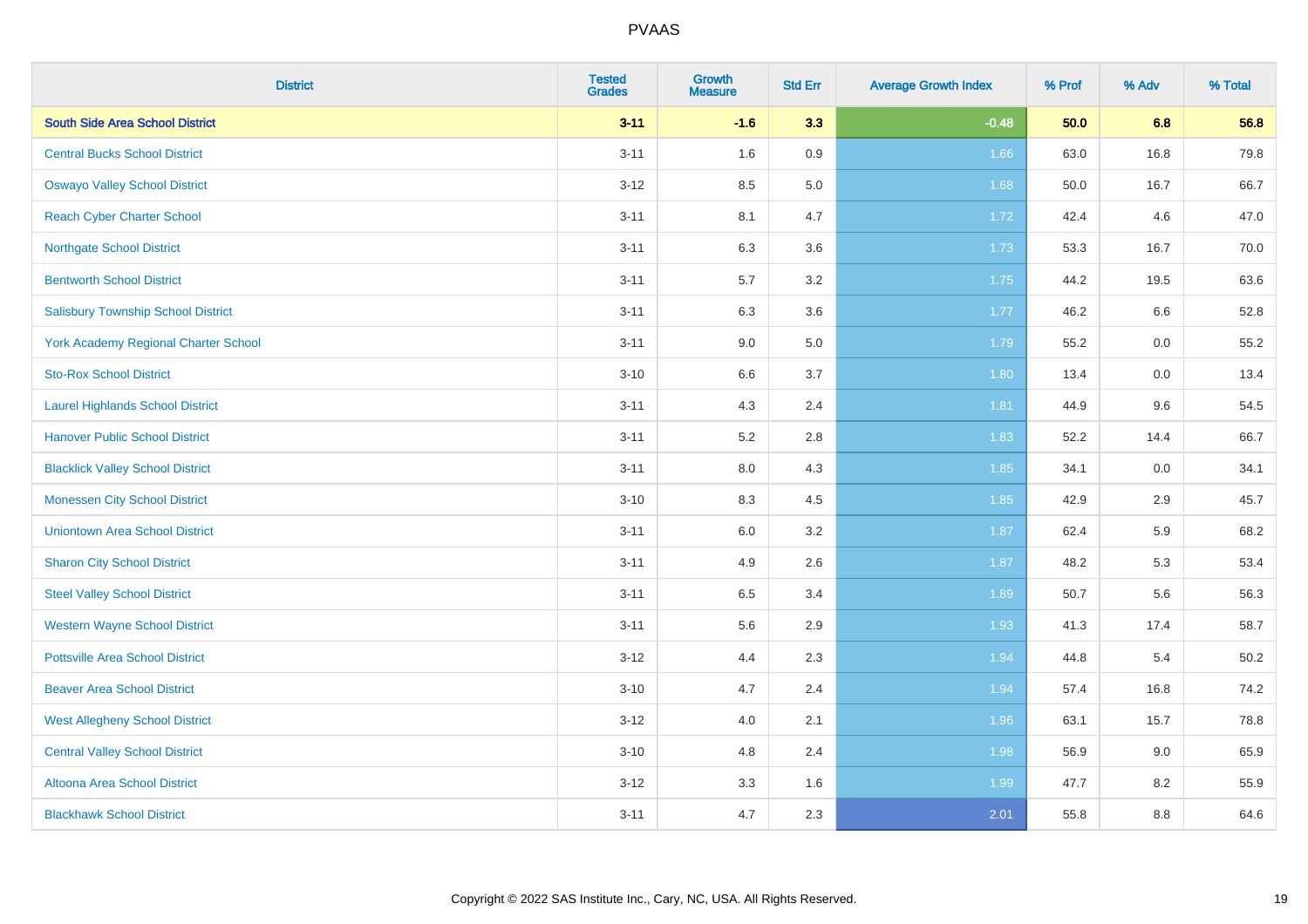| <b>District</b>                                        | <b>Tested</b><br><b>Grades</b> | <b>Growth</b><br><b>Measure</b> | <b>Std Err</b> | <b>Average Growth Index</b> | % Prof | % Adv | % Total |
|--------------------------------------------------------|--------------------------------|---------------------------------|----------------|-----------------------------|--------|-------|---------|
| <b>South Side Area School District</b>                 | $3 - 11$                       | $-1.6$                          | 3.3            | $-0.48$                     | 50.0   | 6.8   | 56.8    |
| <b>Chester Charter Scholars Academy Charter School</b> | $3 - 12$                       | 8.4                             | 4.1            | 2.03                        | 23.4   | 0.0   | 23.4    |
| Dr Robert Ketterer Charter School Inc                  | $6 - 12$                       | 10.1                            | 5.0            | 2.04                        | 14.9   | 0.4   | 15.3    |
| <b>Millcreek Township School District</b>              | $3 - 11$                       | 3.1                             | 1.5            | 2.06                        | 55.6   | 14.2  | 69.7    |
| <b>Coudersport Area School District</b>                | $3 - 11$                       | 7.7                             | 3.7            | 2.06                        | 55.7   | 8.2   | 63.9    |
| <b>Keystone Oaks School District</b>                   | $3 - 11$                       | 5.5                             | 2.6            | 2.07                        | 53.2   | 12.1  | 65.4    |
| <b>South Western School District</b>                   | $3 - 12$                       | 3.9                             | 1.9            | 2.08                        | 60.2   | 8.1   | 68.3    |
| <b>Grove City Area School District</b>                 | $3 - 12$                       | 5.1                             | 2.4            | 2.09                        | 36.4   | 16.5  | 52.8    |
| <b>Eastern Lancaster County School District</b>        | $3 - 12$                       | 4.5                             | 2.2            | 2.09                        | 46.3   | 11.4  | 57.6    |
| <b>Muhlenberg School District</b>                      | $3 - 10$                       | 4.0                             | 1.9            | 2.10                        | 34.2   | 2.6   | 36.8    |
| Community Academy Of Philadelphia Charter School       | $3 - 11$                       | 5.8                             | 2.7            | 2.12                        | 26.7   | 0.9   | 27.6    |
| Pennsylvania Leadership Charter School                 | $3 - 11$                       | 4.6                             | 2.2            | 2.13                        | 55.4   | 11.2  | 66.7    |
| <b>Allegheny Valley School District</b>                | $3 - 11$                       | 8.5                             | 3.9            | 2.17                        | 53.1   | 12.2  | 65.3    |
| <b>Carlynton School District</b>                       | $3 - 11$                       | 7.3                             | 3.3            | 2.22                        | 41.0   | 10.5  | 51.6    |
| Pennsylvania Distance Learning Charter School          | $3 - 12$                       | 9.3                             | 4.2            | 2.22                        | 42.2   | 3.1   | 45.3    |
| Lincoln Leadership Academy Charter School              | $3 - 12$                       | 14.2                            | 6.4            | 2.22                        | 23.5   | 0.0   | 23.5    |
| <b>Carbondale Area School District</b>                 | $3 - 10$                       | 7.4                             | 3.3            | 2.25                        | 56.6   | 2.6   | 59.2    |
| <b>Agora Cyber Charter School</b>                      | $3 - 11$                       | 5.8                             | 2.6            | 2.28                        | 42.8   | 6.6   | 49.4    |
| <b>Wilson Area School District</b>                     | $3 - 11$                       | 6.0                             | 2.6            | 2.30                        | 48.7   | 8.5   | 57.2    |
| <b>Brookville Area School District</b>                 | $3 - 11$                       | 6.9                             | 3.0            | 2.30                        | 55.2   | 15.6  | 70.8    |
| <b>Richland School District</b>                        | $3 - 11$                       | 6.7                             | 2.9            | 2.33                        | 62.2   | 19.2  | 81.4    |
| <b>Collegium Charter School</b>                        | $3 - 10$                       | 5.9                             | 2.5            | 2.33                        | 38.1   | 7.9   | 46.0    |
| <b>Governor Mifflin School District</b>                | $3 - 11$                       | 4.1                             | 1.8            | 2.33                        | 42.5   | 7.2   | 49.7    |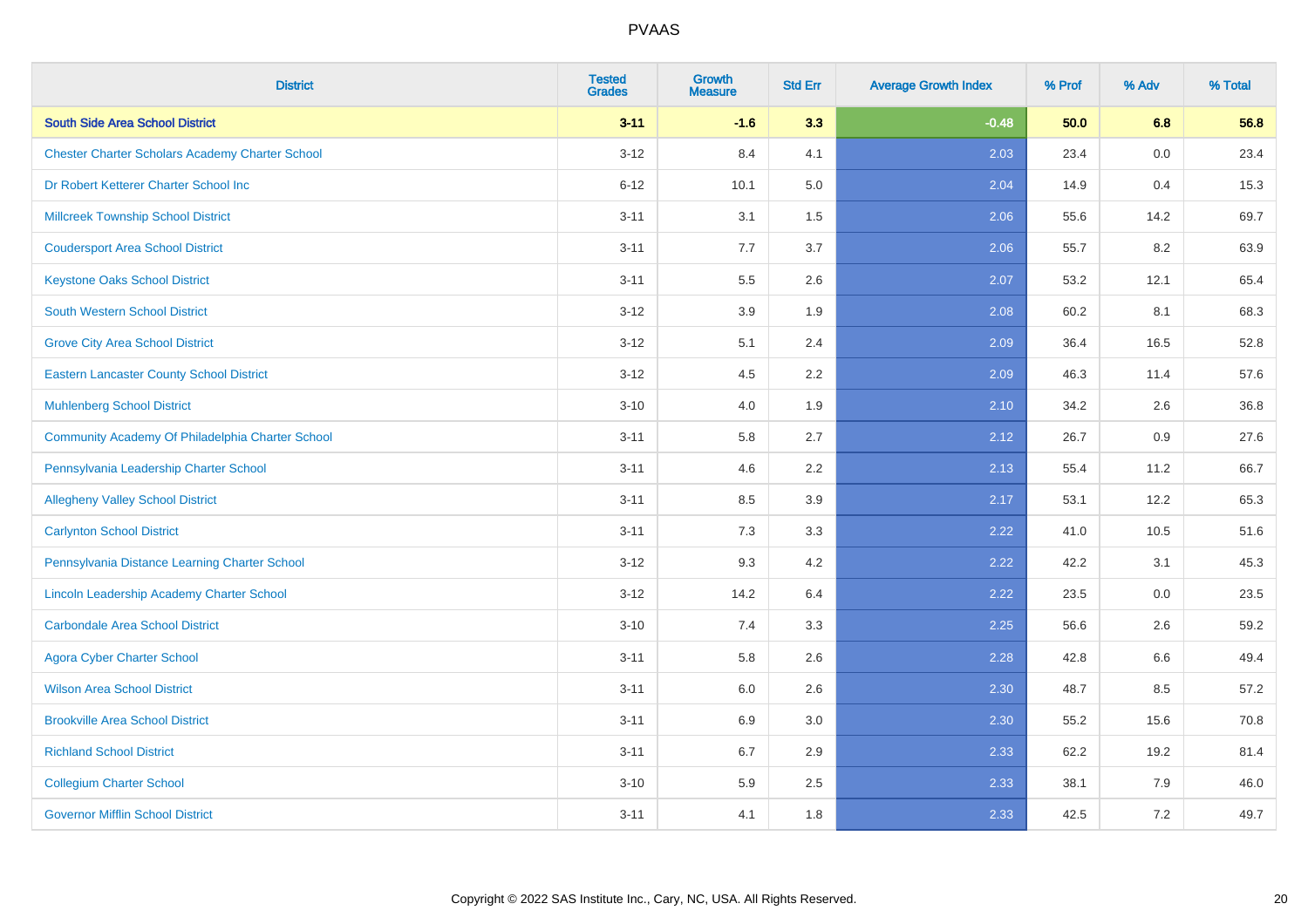| <b>District</b>                             | <b>Tested</b><br><b>Grades</b> | <b>Growth</b><br><b>Measure</b> | <b>Std Err</b> | <b>Average Growth Index</b> | % Prof | % Adv | % Total |
|---------------------------------------------|--------------------------------|---------------------------------|----------------|-----------------------------|--------|-------|---------|
| <b>South Side Area School District</b>      | $3 - 11$                       | $-1.6$                          | 3.3            | $-0.48$                     | 50.0   | 6.8   | 56.8    |
| <b>Franklin Area School District</b>        | $3 - 11$                       | 6.6                             | 2.8            | 2.34                        | 48.2   | 4.5   | 52.7    |
| <b>Hampton Township School District</b>     | $3 - 11$                       | 5.1                             | 2.2            | 2.35                        | 54.0   | 28.2  | 82.2    |
| <b>New Foundations Charter School</b>       | $3 - 11$                       | 5.4                             | 2.2            | 2.41                        | 47.2   | 2.5   | 49.8    |
| People For People Charter School            | $3 - 12$                       | 13.3                            | 5.5            | 2.43                        | 13.5   | 0.0   | 13.5    |
| <b>Wattsburg Area School District</b>       | $3 - 11$                       | 6.5                             | 2.7            | 2.43                        | 42.7   | 7.6   | 50.3    |
| <b>Belle Vernon Area School District</b>    | $3 - 11$                       | 6.5                             | 2.6            | 2.44                        | 55.6   | 11.1  | 66.7    |
| <b>Belmont Charter School</b>               | $3 - 10$                       | 16.0                            | 6.5            | 2.45                        | 64.3   | 0.0   | 64.3    |
| <b>Bethlehem-Center School District</b>     | $3 - 10$                       | 8.1                             | 3.3            | 2.46                        | 35.1   | 1.4   | 36.5    |
| <b>Wilmington Area School District</b>      | $3 - 11$                       | 7.5                             | 3.0            | 2.48                        | 55.1   | 5.1   | 60.2    |
| <b>Shenandoah Valley School District</b>    | $3 - 11$                       | 9.7                             | 3.9            | 2.49                        | 28.3   | 5.0   | 33.3    |
| 21st Century Cyber Charter School           | $6 - 12$                       | 5.7                             | 2.3            | 2.50                        | 56.7   | 8.3   | 65.0    |
| Northampton Area School District            | $3 - 11$                       | 4.0                             | 1.6            | 2.51                        | 52.3   | 10.8  | 63.1    |
| <b>Clarion Area School District</b>         | $3 - 11$                       | 10.3                            | 4.1            | 2.51                        | 45.4   | 14.6  | 60.0    |
| Renaissance Academy Charter School          | $3 - 11$                       | 8.3                             | 3.3            | 2.54                        | 45.6   | 22.8  | 68.4    |
| New Hope-Solebury School District           | $3 - 11$                       | $7.5\,$                         | 2.9            | 2.57                        | 68.2   | 22.7  | 90.9    |
| <b>Penncrest School District</b>            | $3 - 11$                       | 5.7                             | 2.2            | 2.57                        | 47.2   | 7.1   | 54.3    |
| <b>Kennett Consolidated School District</b> | $3 - 11$                       | 4.8                             | 1.8            | 2.61                        | 52.5   | 10.7  | 63.2    |
| <b>Wyalusing Area School District</b>       | $3 - 12$                       | $8.8\,$                         | 3.3            | 2.68                        | 54.6   | 11.7  | 66.2    |
| <b>Spring Grove Area School District</b>    | $3 - 11$                       | 5.6                             | 2.1            | 2.68                        | 55.1   | 15.0  | 70.1    |
| <b>Multicultural Academy Charter School</b> | $9 - 11$                       | 9.5                             | 3.5            | 2.69                        | 22.0   | 0.0   | 22.0    |
| <b>Homer-Center School District</b>         | $3 - 11$                       | 9.7                             | 3.6            | 2.70                        | 45.1   | 17.2  | 62.3    |
| <b>Mars Area School District</b>            | $3 - 10$                       | 5.7                             | 2.1            | 2.75                        | 57.9   | 18.2  | 76.1    |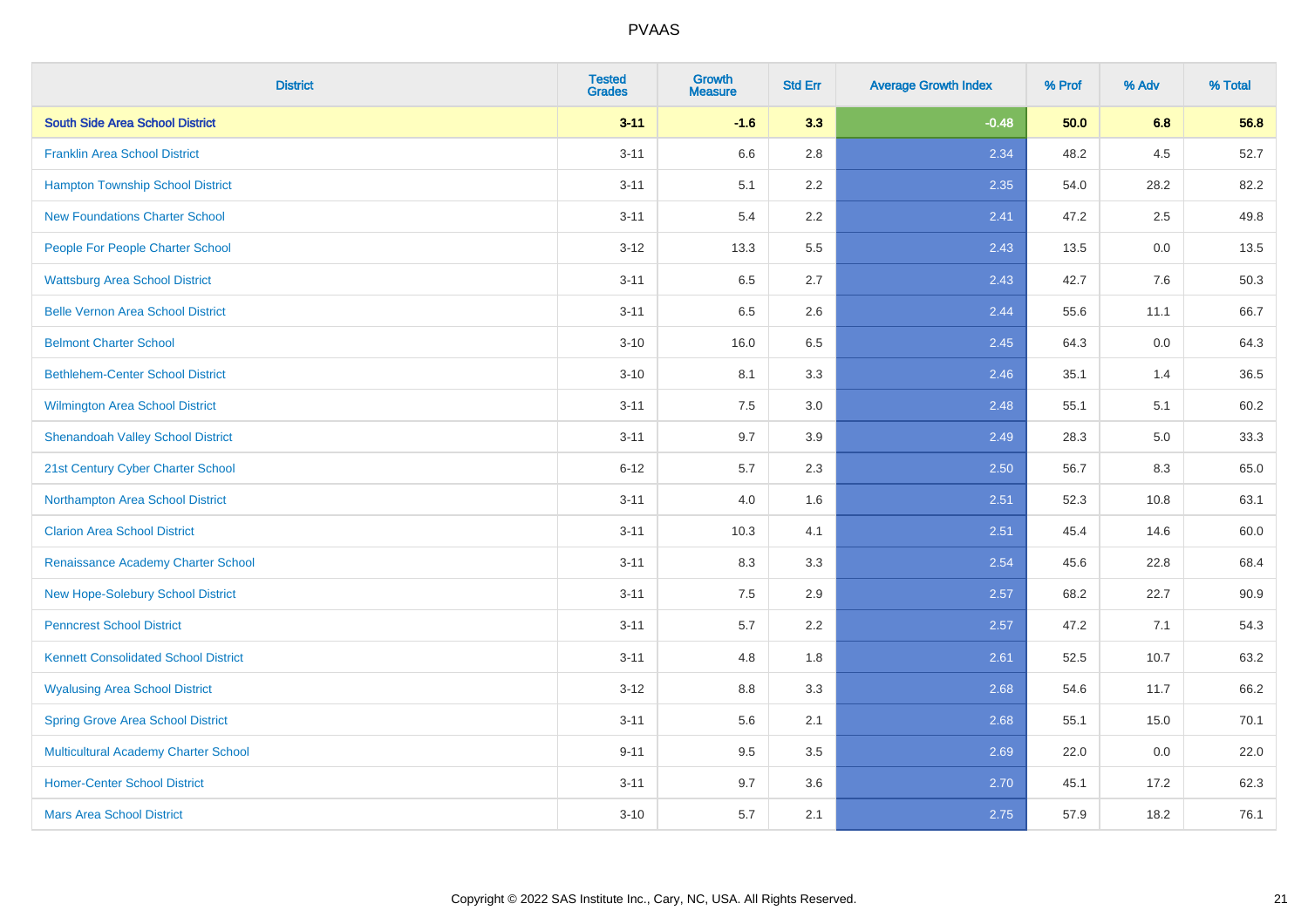| <b>District</b>                                | <b>Tested</b><br><b>Grades</b> | <b>Growth</b><br><b>Measure</b> | <b>Std Err</b> | <b>Average Growth Index</b> | % Prof | % Adv | % Total |
|------------------------------------------------|--------------------------------|---------------------------------|----------------|-----------------------------|--------|-------|---------|
| <b>South Side Area School District</b>         | $3 - 11$                       | $-1.6$                          | 3.3            | $-0.48$                     | 50.0   | 6.8   | 56.8    |
| <b>Warwick School District</b>                 | $3 - 11$                       | 5.2                             | 1.9            | 2.76                        | 46.4   | 17.0  | 63.3    |
| <b>Peters Township School District</b>         | $3 - 11$                       | 5.0                             | 1.8            | 2.76                        | 59.8   | 26.1  | 85.9    |
| Lehigh Valley Charter High School For The Arts | $9 - 10$                       | 7.3                             | 2.6            | 2.82                        | 62.3   | 18.2  | 80.5    |
| <b>Jenkintown School District</b>              | $3 - 11$                       | 12.5                            | 4.4            | 2.84                        | 54.6   | 29.6  | 84.1    |
| <b>Hempfield Area School District</b>          | $3 - 12$                       | 4.6                             | 1.6            | 2.86                        | 53.5   | 20.1  | 73.6    |
| Daniel Boone Area School District              | $3 - 12$                       | 5.7                             | 2.0            | 2.88                        | 51.0   | 11.5  | 62.6    |
| <b>Stroudsburg Area School District</b>        | $3 - 11$                       | $5.5\,$                         | 1.9            | 2.88                        | 48.1   | 4.2   | 52.3    |
| <b>Hollidaysburg Area School District</b>      | $3 - 11$                       | 6.0                             | 2.1            | 2.88                        | 57.1   | 12.3  | 69.4    |
| <b>Dover Area School District</b>              | $3 - 12$                       | 6.0                             | 2.1            | 2.94                        | 52.2   | 6.0   | 58.2    |
| Palmyra Area School District                   | $3 - 11$                       | 5.6                             | 1.9            | 2.96                        | 56.4   | 15.6  | 72.0    |
| <b>Montgomery Area School District</b>         | $3 - 11$                       | 10.7                            | 3.6            | 2.96                        | 48.7   | 12.4  | 61.1    |
| <b>Neshaminy School District</b>               | $3 - 11$                       | 4.0                             | 1.3            | 3.02                        | 58.7   | 9.5   | 68.2    |
| Northeastern York School District              | $3 - 11$                       | 5.9                             | 2.0            | 3.03                        | 51.1   | 16.6  | 67.6    |
| Saint Marys Area School District               | $3 - 11$                       | 7.8                             | 2.6            | 3.04                        | 57.0   | 8.2   | 65.2    |
| <b>Northern Cambria School District</b>        | $3 - 11$                       | 10.0                            | 3.3            | 3.04                        | 47.4   | 5.1   | 52.6    |
| <b>Cranberry Area School District</b>          | $3 - 12$                       | 9.2                             | 3.0            | 3.04                        | 47.5   | 10.2  | 57.6    |
| <b>Connellsville Area School District</b>      | $3 - 11$                       | 6.1                             | 2.0            | 3.05                        | 45.4   | 7.8   | 53.2    |
| <b>Ephrata Area School District</b>            | $3 - 11$                       | 5.6                             | 1.8            | 3.12                        | 54.7   | 9.5   | 64.2    |
| <b>Avon Grove Charter School</b>               | $3 - 11$                       | 9.0                             | 2.9            | 3.13                        | 58.8   | 16.7  | 75.5    |
| <b>Bethel Park School District</b>             | $3 - 11$                       | 5.6                             | 1.8            | 3.18                        | 65.3   | 18.6  | 83.9    |
| Jamestown Area School District                 | $3 - 11$                       | 13.5                            | 4.2            | 3.19                        | 64.4   | 13.3  | 77.8    |
| <b>Sayre Area School District</b>              | $3 - 11$                       | 11.2                            | 3.5            | 3.20                        | 52.2   | 7.5   | 59.7    |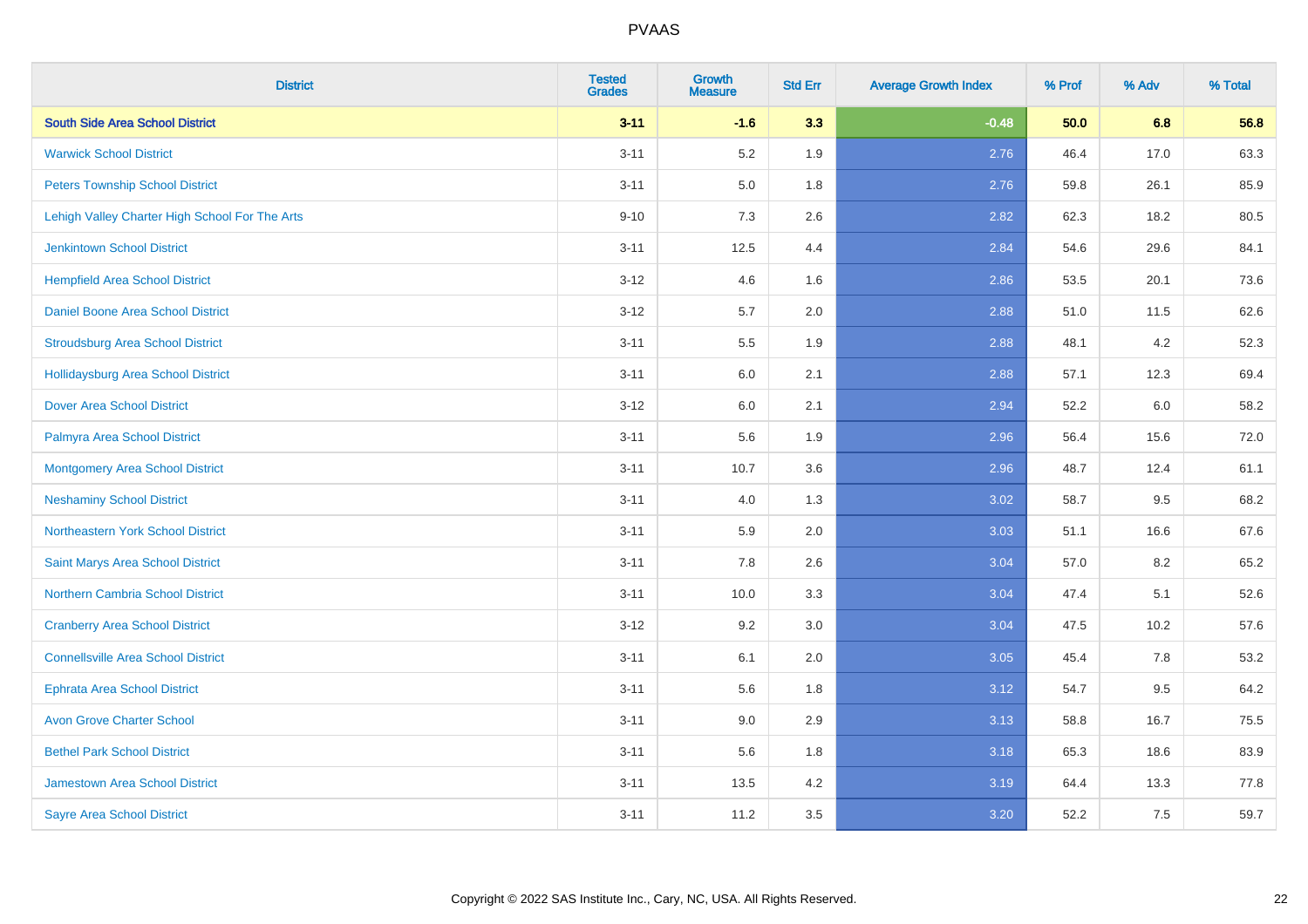| <b>District</b>                                | <b>Tested</b><br><b>Grades</b> | <b>Growth</b><br><b>Measure</b> | <b>Std Err</b> | <b>Average Growth Index</b> | % Prof | % Adv | % Total |
|------------------------------------------------|--------------------------------|---------------------------------|----------------|-----------------------------|--------|-------|---------|
| <b>South Side Area School District</b>         | $3 - 11$                       | $-1.6$                          | 3.3            | $-0.48$                     | 50.0   | 6.8   | 56.8    |
| <b>Wayne Highlands School District</b>         | $3 - 11$                       | 7.8                             | 2.4            | 3.23                        | 52.3   | 13.1  | 65.4    |
| <b>Tech Freire Charter School</b>              | $9 - 11$                       | 9.3                             | 2.9            | 3.26                        | 18.0   | 1.1   | 19.1    |
| <b>East Penn School District</b>               | $3 - 11$                       | 4.1                             | 1.3            | 3.27                        | 55.8   | 11.5  | 67.3    |
| Mechanicsburg Area School District             | $3 - 11$                       | 5.9                             | 1.8            | 3.29                        | 57.2   | 13.7  | 70.9    |
| <b>Central Dauphin School District</b>         | $3 - 11$                       | 4.4                             | 1.3            | 3.32                        | 53.3   | 7.4   | 60.7    |
| <b>Mastery Charter School - Hardy Williams</b> | $3 - 11$                       | 11.4                            | 3.4            | 3.33                        | 44.3   | 5.7   | 50.0    |
| Pennsylvania Virtual Charter School            | $3 - 11$                       | 11.8                            | 3.5            | 3.37                        | 56.5   | 11.1  | 67.6    |
| <b>School Lane Charter School</b>              | $3 - 11$                       | 12.4                            | 3.6            | 3.43                        | 59.1   | 9.8   | 68.9    |
| <b>Whitehall-Coplay School District</b>        | $3 - 11$                       | 6.1                             | 1.8            | 3.45                        | 49.3   | 7.4   | 56.6    |
| Ambridge Area School District                  | $3 - 12$                       | 9.1                             | 2.6            | 3.46                        | 50.4   | 10.7  | 61.1    |
| Pen Argyl Area School District                 | $3 - 12$                       | 9.2                             | 2.7            | 3.46                        | 50.0   | 12.6  | 62.6    |
| Selinsgrove Area School District               | $3 - 12$                       | 8.3                             | 2.3            | 3.54                        | 56.8   | 10.0  | 66.8    |
| <b>West Shore School District</b>              | $3-12$                         | $5.0\,$                         | 1.4            | 3.59                        | 54.2   | 9.4   | 63.6    |
| Hamburg Area School District                   | $3 - 11$                       | 8.9                             | 2.5            | 3.63                        | 43.5   | 8.2   | 51.7    |
| <b>Eastern York School District</b>            | $3 - 11$                       | 9.6                             | 2.6            | 3.71                        | 56.3   | 12.6  | 68.9    |
| <b>Mckeesport Area School District</b>         | $3-12$                         | 9.0                             | 2.4            | 3.72                        | 31.0   | 4.5   | 35.5    |
| <b>Midd-West School District</b>               | $3 - 11$                       | 10.3                            | 2.7            | 3.80                        | 58.0   | 13.4  | 71.4    |
| <b>Octorara Area School District</b>           | $3 - 11$                       | 9.1                             | 2.4            | 3.82                        | 52.1   | 8.5   | 60.6    |
| <b>Eastern Lebanon County School District</b>  | $3 - 11$                       | 8.6                             | 2.2            | 3.84                        | 48.8   | 11.4  | 60.3    |
| <b>Allentown City School District</b>          | $3-12$                         | 5.3                             | 1.4            | 3.88                        | 25.3   | 2.7   | 28.0    |
| <b>Freeport Area School District</b>           | $3 - 10$                       | 9.7                             | 2.5            | 3.91                        | 57.5   | 17.8  | 75.3    |
| Lake-Lehman School District                    | $3 - 11$                       | 10.8                            | 2.7            | 3.93                        | 55.3   | 7.9   | 63.2    |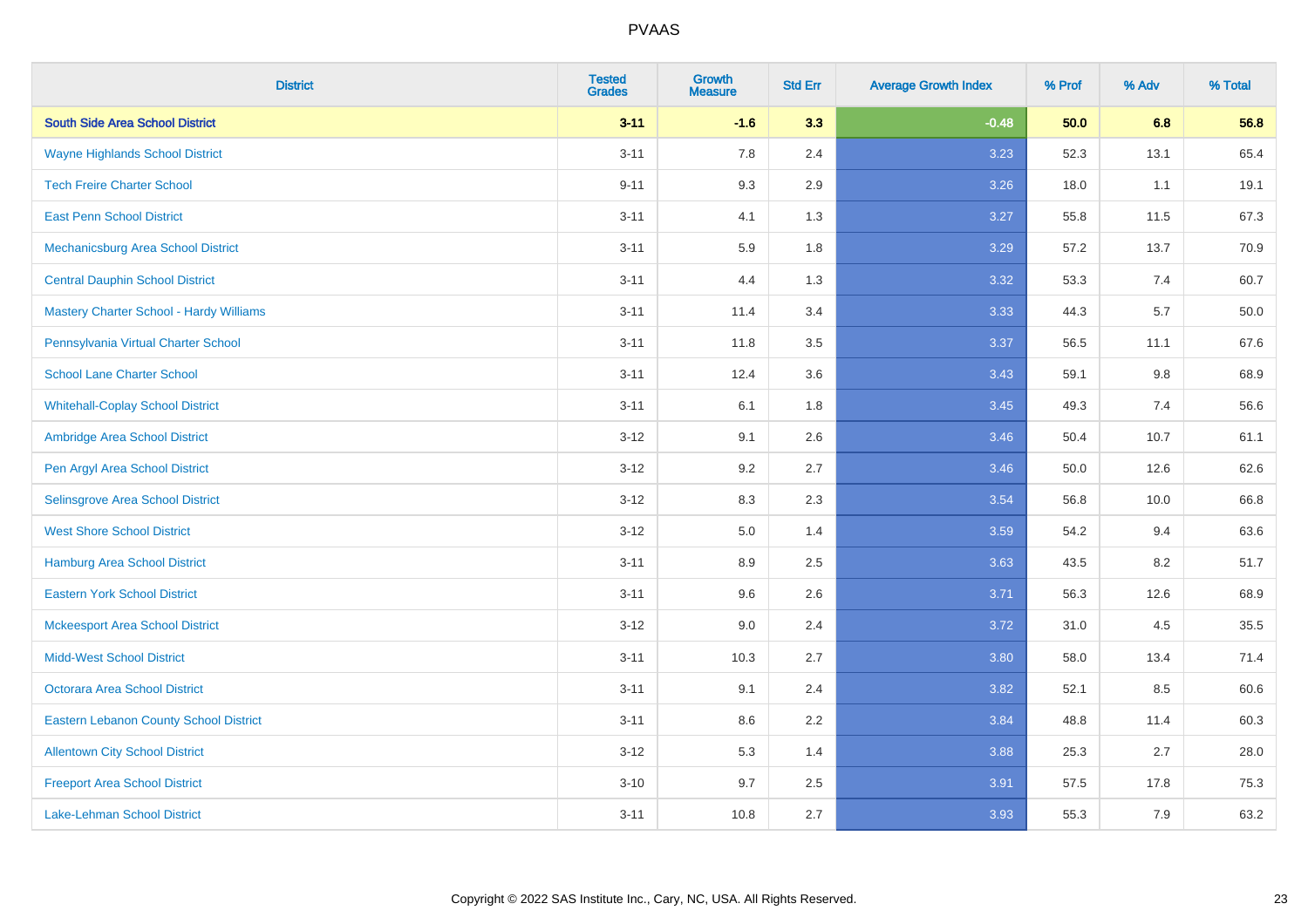| <b>District</b>                                    | <b>Tested</b><br><b>Grades</b> | <b>Growth</b><br><b>Measure</b> | <b>Std Err</b> | <b>Average Growth Index</b> | % Prof | % Adv   | % Total |
|----------------------------------------------------|--------------------------------|---------------------------------|----------------|-----------------------------|--------|---------|---------|
| <b>South Side Area School District</b>             | $3 - 11$                       | $-1.6$                          | 3.3            | $-0.48$                     | 50.0   | 6.8     | 56.8    |
| <b>William Penn School District</b>                | $3 - 12$                       | 8.3                             | 2.1            | 3.99                        | 35.6   | $3.0\,$ | 38.7    |
| <b>Greater Nanticoke Area School District</b>      | $3 - 12$                       | 11.2                            | 2.8            | 4.01                        | 38.0   | 12.4    | 50.4    |
| <b>Greenwood School District</b>                   | $3 - 11$                       | 15.9                            | 3.9            | 4.11                        | 50.0   | 25.0    | 75.0    |
| <b>Montoursville Area School District</b>          | $3 - 12$                       | 10.8                            | 2.5            | 4.24                        | 44.6   | 20.1    | 64.8    |
| <b>Moon Area School District</b>                   | $3 - 11$                       | 8.2                             | 1.9            | 4.25                        | 58.7   | 18.5    | 77.2    |
| <b>Centennial School District</b>                  | $3 - 10$                       | 7.1                             | 1.7            | 4.29                        | 50.1   | 8.7     | 58.9    |
| <b>Parkland School District</b>                    | $3 - 11$                       | 5.3                             | 1.2            | 4.30                        | 58.0   | 22.3    | 80.4    |
| <b>Iroquois School District</b>                    | $3 - 11$                       | 13.1                            | 3.0            | 4.35                        | 48.2   | 7.8     | 56.0    |
| <b>Spring-Ford Area School District</b>            | $3 - 11$                       | 6.0                             | 1.3            | 4.46                        | 60.8   | 16.5    | 77.4    |
| Northern Bedford County School District            | $3 - 11$                       | 16.5                            | 3.6            | 4.58                        | 51.7   | 20.0    | 71.7    |
| <b>Littlestown Area School District</b>            | $3 - 11$                       | 11.4                            | 2.5            | 4.62                        | 55.2   | 10.4    | 65.6    |
| Pocono Mountain School District                    | $3 - 12$                       | $6.8\,$                         | 1.5            | 4.62                        | 45.8   | 5.0     | 50.7    |
| <b>Upper Darby School District</b>                 | $3-12$                         | 6.9                             | 1.5            | 4.62                        | 45.0   | 6.7     | 51.7    |
| <b>Conestoga Valley School District</b>            | $3 - 11$                       | 8.7                             | 1.8            | 4.69                        | 60.3   | 13.5    | 73.8    |
| <b>Derry Area School District</b>                  | $3 - 11$                       | 13.2                            | 2.8            | 4.69                        | 60.0   | 12.5    | 72.5    |
| <b>Fort Leboeuf School District</b>                | $3 - 11$                       | 11.7                            | 2.5            | 4.73                        | 48.5   | 21.1    | 69.6    |
| Penns Valley Area School District                  | $3 - 12$                       | 14.0                            | 2.9            | 4.80                        | 41.9   | 23.1    | 65.0    |
| Shippensburg Area School District                  | $3 - 11$                       | 9.3                             | 1.9            | 4.84                        | 53.1   | 10.2    | 63.3    |
| <b>Commonwealth Charter Academy Charter School</b> | $3 - 10$                       | 9.1                             | 1.9            | 4.90                        | 47.2   | 9.1     | 56.3    |
| <b>York Suburban School District</b>               | $3 - 11$                       | 10.1                            | 2.1            | 4.91                        | 53.5   | 27.8    | 81.3    |
| <b>West Perry School District</b>                  | $3 - 11$                       | 12.5                            | 2.5            | 4.99                        | 56.6   | 8.4     | 65.0    |
| <b>Cornwall-Lebanon School District</b>            | $3 - 11$                       | 8.3                             | 1.6            | 5.08                        | 47.2   | 8.4     | 55.6    |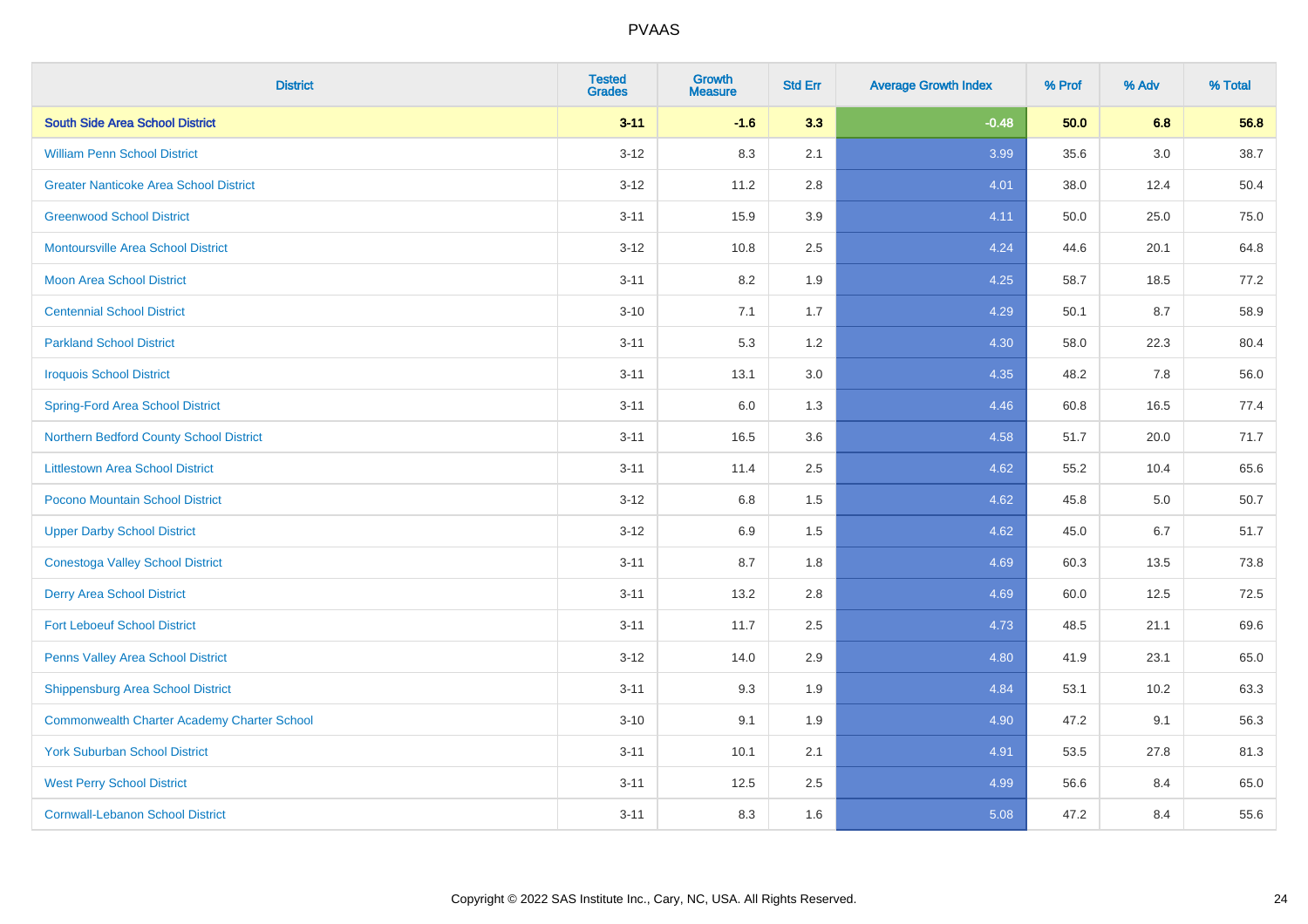| <b>District</b>                               | <b>Tested</b><br><b>Grades</b> | <b>Growth</b><br><b>Measure</b> | <b>Std Err</b> | <b>Average Growth Index</b> | % Prof | % Adv | % Total |
|-----------------------------------------------|--------------------------------|---------------------------------|----------------|-----------------------------|--------|-------|---------|
| <b>South Side Area School District</b>        | $3 - 11$                       | $-1.6$                          | 3.3            | $-0.48$                     | 50.0   | 6.8   | 56.8    |
| <b>City CHS</b>                               | $10 - 11$                      | 13.6                            | 2.7            | 5.12                        | 45.8   | 3.0   | 48.8    |
| <b>Cocalico School District</b>               | $3 - 11$                       | 10.6                            | 2.0            | 5.18                        | 50.8   | 14.1  | 64.8    |
| <b>Haverford Township School District</b>     | $3 - 11$                       | $8.0\,$                         | 1.5            | 5.27                        | 53.0   | 25.5  | 78.6    |
| <b>Fox Chapel Area School District</b>        | $3 - 11$                       | 9.8                             | 1.8            | 5.36                        | 56.6   | 28.6  | 85.2    |
| <b>Mifflin County School District</b>         | $3 - 11$                       | 9.1                             | 1.7            | 5.49                        | 47.1   | 6.7   | 53.8    |
| <b>Unionville-Chadds Ford School District</b> | $3 - 11$                       | 17.1                            | 3.1            | 5.51                        | 68.1   | 13.2  | 81.3    |
| <b>Fleetwood Area School District</b>         | $3 - 10$                       | 12.2                            | 2.2            | 5.68                        | 53.5   | 11.6  | 65.2    |
| <b>Mountain View School District</b>          | $3 - 11$                       | 20.9                            | 3.5            | 5.91                        | 57.8   | 20.3  | 78.1    |
| <b>Wilson School District</b>                 | $3 - 12$                       | 8.8                             | 1.5            | 5.96                        | 52.6   | 14.6  | 67.2    |
| <b>Saucon Valley School District</b>          | $3 - 11$                       | 14.7                            | 2.5            | 5.98                        | 48.7   | 20.2  | 69.0    |
| <b>Ridley School District</b>                 | $3 - 12$                       | 10.0                            | 1.6            | 6.10                        | 45.6   | 8.2   | 53.8    |
| <b>Avon Grove School District</b>             | $3 - 10$                       | 10.0                            | 1.6            | 6.26                        | 56.3   | 18.6  | 74.9    |
| <b>Abington Heights School District</b>       | $3 - 11$                       | 13.5                            | 2.2            | 6.27                        | 58.3   | 16.2  | 74.5    |
| <b>Pine-Richland School District</b>          | $3 - 11$                       | 11.5                            | 1.8            | 6.31                        | 60.6   | 24.4  | 85.0    |
| <b>Deer Lakes School District</b>             | $3 - 11$                       | 17.0                            | 2.7            | 6.32                        | 61.5   | 16.4  | 77.9    |
| <b>Derry Township School District</b>         | $3 - 10$                       | 12.8                            | 2.0            | 6.39                        | 54.8   | 25.8  | 80.6    |
| <b>Garnet Valley School District</b>          | $3 - 10$                       | 10.9                            | 1.7            | 6.53                        | 67.1   | 19.0  | 86.1    |
| <b>Hazleton Area School District</b>          | $3 - 11$                       | 9.6                             | 1.4            | 6.77                        | 45.0   | 7.8   | 52.9    |
| <b>Wissahickon School District</b>            | $3 - 10$                       | 12.5                            | 1.8            | 6.85                        | 58.3   | 22.4  | 80.7    |
| <b>Southern York County School District</b>   | $3 - 11$                       | 14.2                            | 2.1            | 6.91                        | 55.1   | 18.1  | 73.1    |
| <b>Delaware Valley School District</b>        | $3 - 11$                       | 12.6                            | 1.8            | 6.93                        | 55.2   | 16.2  | 71.4    |
| <b>Central York School District</b>           | $3 - 12$                       | 12.3                            | 1.7            | 7.20                        | 55.5   | 11.5  | 67.0    |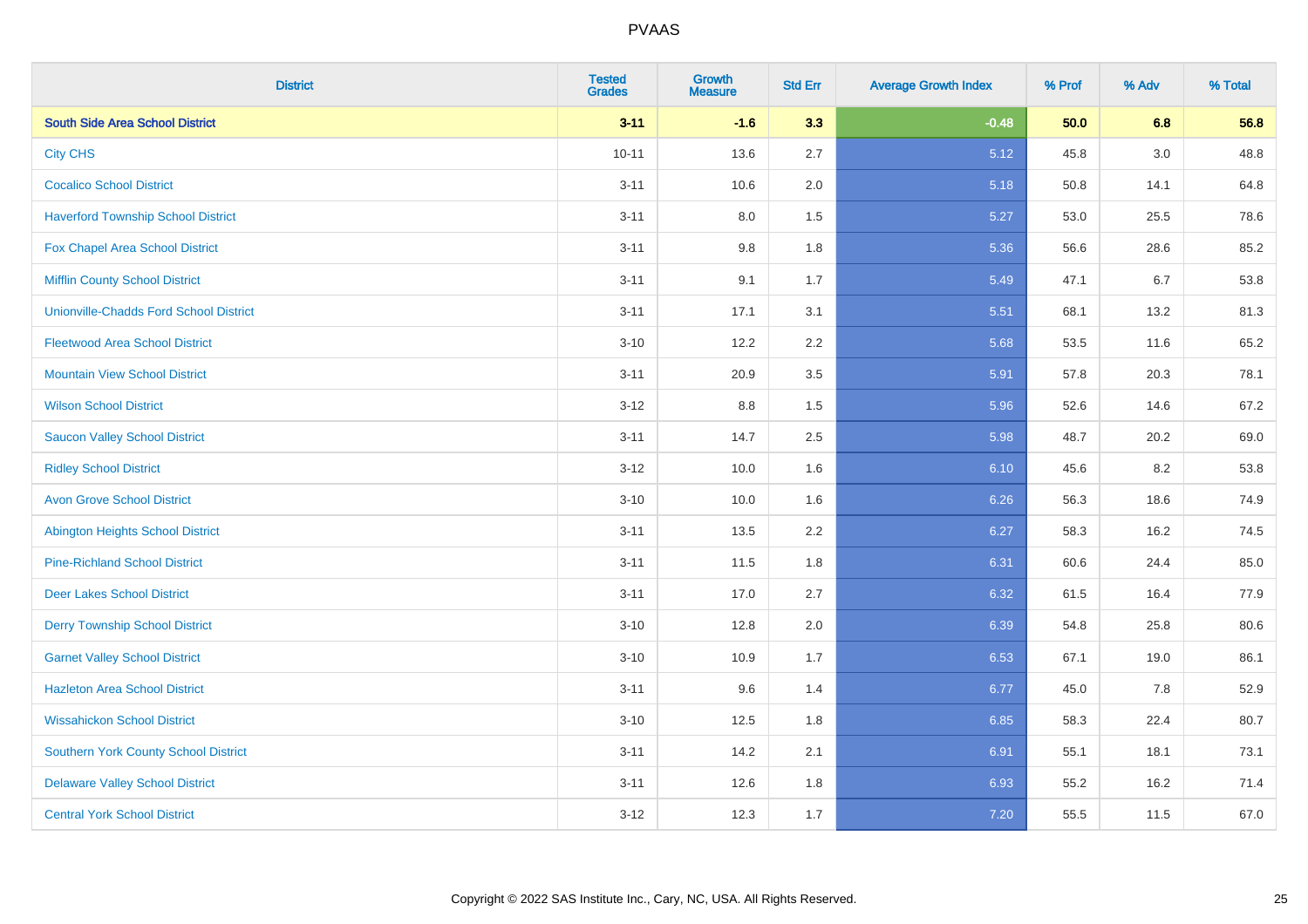| <b>District</b>                          | <b>Tested</b><br><b>Grades</b> | <b>Growth</b><br><b>Measure</b> | <b>Std Err</b> | <b>Average Growth Index</b> | % Prof | % Adv | % Total |
|------------------------------------------|--------------------------------|---------------------------------|----------------|-----------------------------|--------|-------|---------|
| <b>South Side Area School District</b>   | $3 - 11$                       | $-1.6$                          | 3.3            | $-0.48$                     | 50.0   | 6.8   | 56.8    |
| <b>Reading School District</b>           | $3 - 11$                       | 10.1                            | 1.4            | 7.25                        | 24.7   | 2.4   | 27.2    |
| <b>Valley View School District</b>       | $3 - 11$                       | 18.1                            | 2.4            | 7.42                        | 53.7   | 14.7  | 68.4    |
| Pennsylvania Cyber Charter School        | $3 - 11$                       | 11.6                            | 1.5            | 7.54                        | 46.3   | 5.0   | 51.3    |
| <b>Upper Merion Area School District</b> | $3 - 11$                       | 15.3                            | 2.0            | 7.62                        | 59.3   | 19.3  | 78.6    |
| <b>Council Rock School District</b>      | $3 - 11$                       | 8.9                             | 1.2            | 7.65                        | 62.8   | 16.6  | 79.4    |
| <b>Tyrone Area School District</b>       | $3-12$                         | 19.7                            | 2.5            | 7.87                        | 60.4   | 16.7  | 77.1    |
| <b>Penn-Trafford School District</b>     | $3 - 11$                       | 13.4                            | 1.7            | 7.87                        | 62.3   | 21.9  | 84.2    |
| <b>Pennsbury School District</b>         | $3 - 11$                       | 11.7                            | 1.5            | 7.90                        | 60.1   | 21.3  | 81.3    |
| <b>Great Valley School District</b>      | $3 - 11$                       | 15.0                            | 1.9            | 7.98                        | 50.0   | 35.0  | 85.0    |
| Northern York County School District     | $3 - 11$                       | 15.6                            | 2.0            | 7.98                        | 57.4   | 11.5  | 68.8    |
| <b>Springfield School District</b>       | $3 - 11$                       | 13.8                            | 1.7            | 7.99                        | 60.9   | 21.5  | 82.4    |
| <b>Bethlehem Area School District</b>    | $3 - 11$                       | 9.3                             | 1.1            | 8.15                        | 44.7   | 12.0  | 56.7    |
| <b>Colonial School District</b>          | $3 - 11$                       | 14.0                            | 1.7            | 8.21                        | 60.2   | 19.6  | 79.8    |
| <b>Souderton Area School District</b>    | $3 - 11$                       | 12.4                            | 1.5            | 8.28                        | 61.7   | 15.2  | 76.9    |
| <b>North Penn School District</b>        | $3 - 11$                       | 9.1                             | 1.1            | 8.36                        | 55.8   | 17.0  | 72.8    |
| <b>Upper Dublin School District</b>      | $3-12$                         | 15.4                            | 1.8            | 8.53                        | 60.8   | 24.8  | 85.6    |
| <b>Dallastown Area School District</b>   | $3 - 11$                       | 13.5                            | 1.5            | 8.84                        | 56.0   | 17.9  | 73.8    |
| <b>Norwin School District</b>            | $3 - 11$                       | 18.0                            | 1.7            | 10.37                       | 58.5   | 27.0  | 85.4    |
| <b>West Chester Area School District</b> | $3 - 11$                       | 12.6                            | 1.2            | 10.38                       | 66.8   | 20.2  | 87.0    |
| <b>Upper Saint Clair School District</b> | $3 - 11$                       | 18.5                            | 1.7            | 10.65                       | 61.8   | 30.1  | 91.9    |
| Downingtown Area School District         | $3 - 11$                       | 12.1                            | 1.1            | 10.67                       | 60.0   | 23.5  | 83.6    |
| <b>Upper Perkiomen School District</b>   | $3 - 11$                       | 22.1                            | 2.1            | 10.74                       | 57.7   | 13.2  | 70.9    |